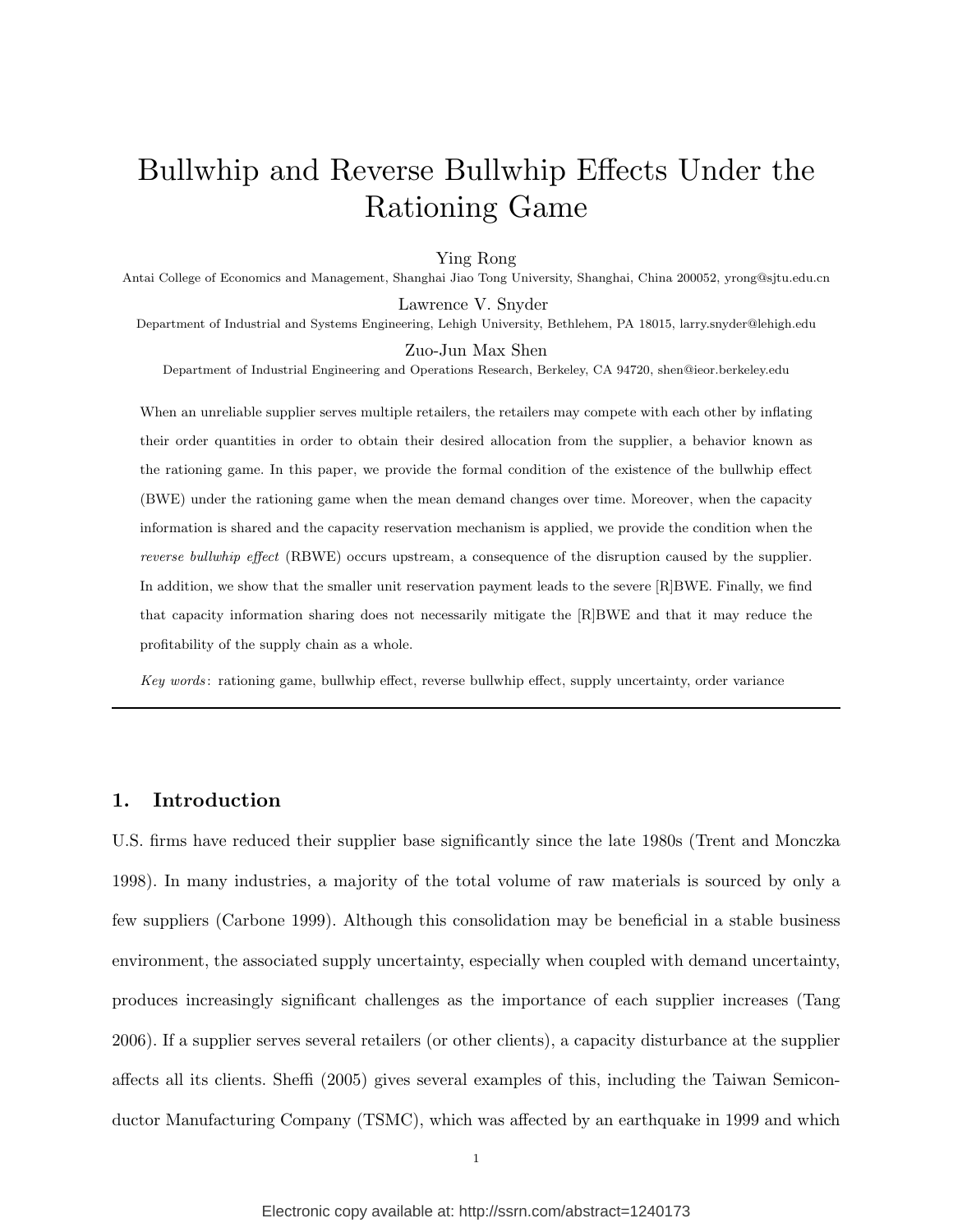provides chips for numerous leading computer companies, and Philips, whose plant fire in 2000 affected supplies for both Nokia and Ericsson. Another example is that Hurricane Katrina affected many chemical firms, including DuPont and Chevron, whose products are necessities for many of their customers (Storck 2005). Moreover, the retailers must simultaneously cope with the demand uncertainty produced by their own customers.

When the supplier's capacity is insufficient to meet the total demand, a natural response from the retailers is to inflate their order quantities to try to obtain a larger piece of the pie. In this paper, we prove that, under this so-called "rationing game", the supply end of the system experiences the *reverse bullwhip effect* (RBWE), in which order variance increases as one moves downstream in the supply chain, and that the demand end of the system experiences the classical *bullwhip effect* (BWE), in which order variance increases in the opposite direction. When the BWE and RBWE both occur, the middle stages of the supply chain suffer the most from the two types of uncertainty. Our research provides a theoretical explanation to the observation by Cachon et al. (2007) from raw industry-level data that the middle echelon of many supply chains has the greatest order volatility, contradicting the conventional wisdom that the BWE should cause the volatility to be greatest at the upstream end. Moreover, our research highlights the importance of treating the supply chain as an integrated system rather than as a collection of isolated players, since any type of uncertainty-supply or demand, and anywhere it occurs in the supply chain, can be magnified for the remaining parties.

When supply uncertainty exists, the presence or absence of capacity information is often a key determinant of retailers' order-quantity decisions. Under prevailing information-sharing programs such as collaborative planning, forecasting, and replenishment (CPFR), supply and demand information flows in both directions in many supply chains. Moreover, real-time supply information sharing may be particularly important when capacity is a major limiting factor. Sheffi (2005, page 7) provides a vivid example of Nokia demanding to be informed of Philips's supply status on a timely basis after its plant fire in 2000.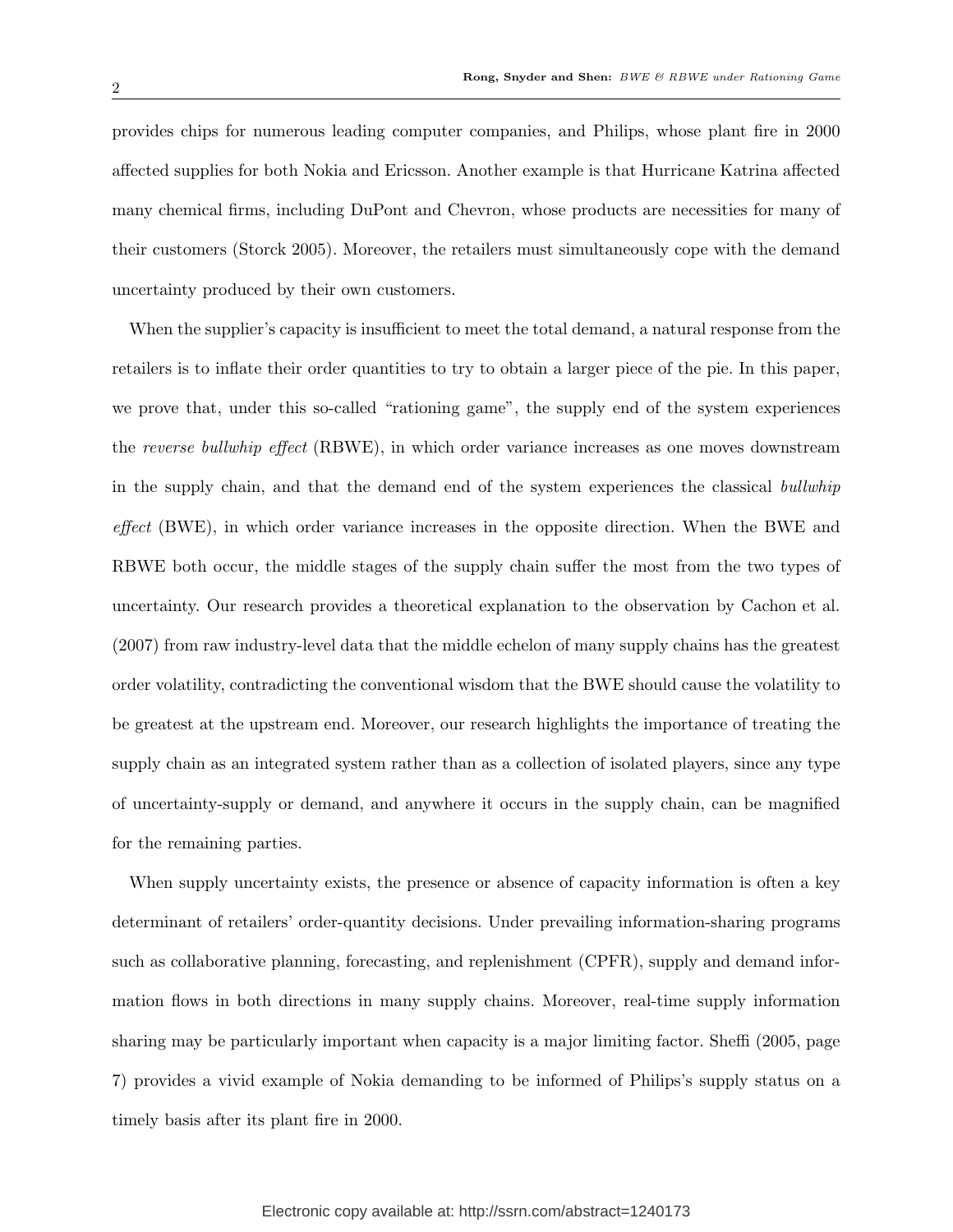Furthermore, capacity reservation is another common practice when capacity is a bottleneck (Wu et al. 2005). A typical example is that Apple offered its suppliers upfront cash payments in an effort to secure its order allocation after the Japanese earthquake in 2011 (AppleInsider 2011). In addition, capacity reservation can serve as a compensation to the supplier for sharing its capacity information.

In model-R (for "reservation"), we introduce capacity information sharing coupled with a reservation payment in order to reduce over-ordering under tight capacity. We show that there always exists a NE, regardless of the size of the reservation payment (provided that it is strictly positive). We characterize the conditions under which the BWE and RBWE do occur, and prove that the smaller the reservation payment is, the more frequently and severely the BWE and RBWE occur.

We also consider a benchmark model, which we call model-L (for Lee et al. (1997), and hereinafter referred to as "LPW"), to evaluate the benefit of capacity information sharing and capacity reservation. This model is equivalent to the seminal rationing game model studied by LPW, in which the retailers place their orders before knowing the realized capacity. LPW use this model to show that the retailers' orders are inflated and to argue for the existence of the BWE when the demand mean changes over time. They also point out, among other advocates(e.g. Chen et al. 2000), that capacity information sharing and capacity reservation are among remedies to mitigate the BWE.

However, by comparing model-L and model-R, we demonstrate that these two treatments may trigger even greater retailer order variability and reduce the profit of the whole supply chain under certain circumstances. Our work also suggests that the insights derived under demand uncertainty may not always apply under supply uncertainty, which is similar in spirit to the inventory placement problem in a network with disrupted supply studied by Snyder and Shen (2006).

The remainder of this paper is organized as follows. In Section 2, we relate our paper to the existing literature on the subject. In Section 3, we outline the basic assumptions for our two analytical models. Sections 4 and 5 provide analyses of the order variability under model-L and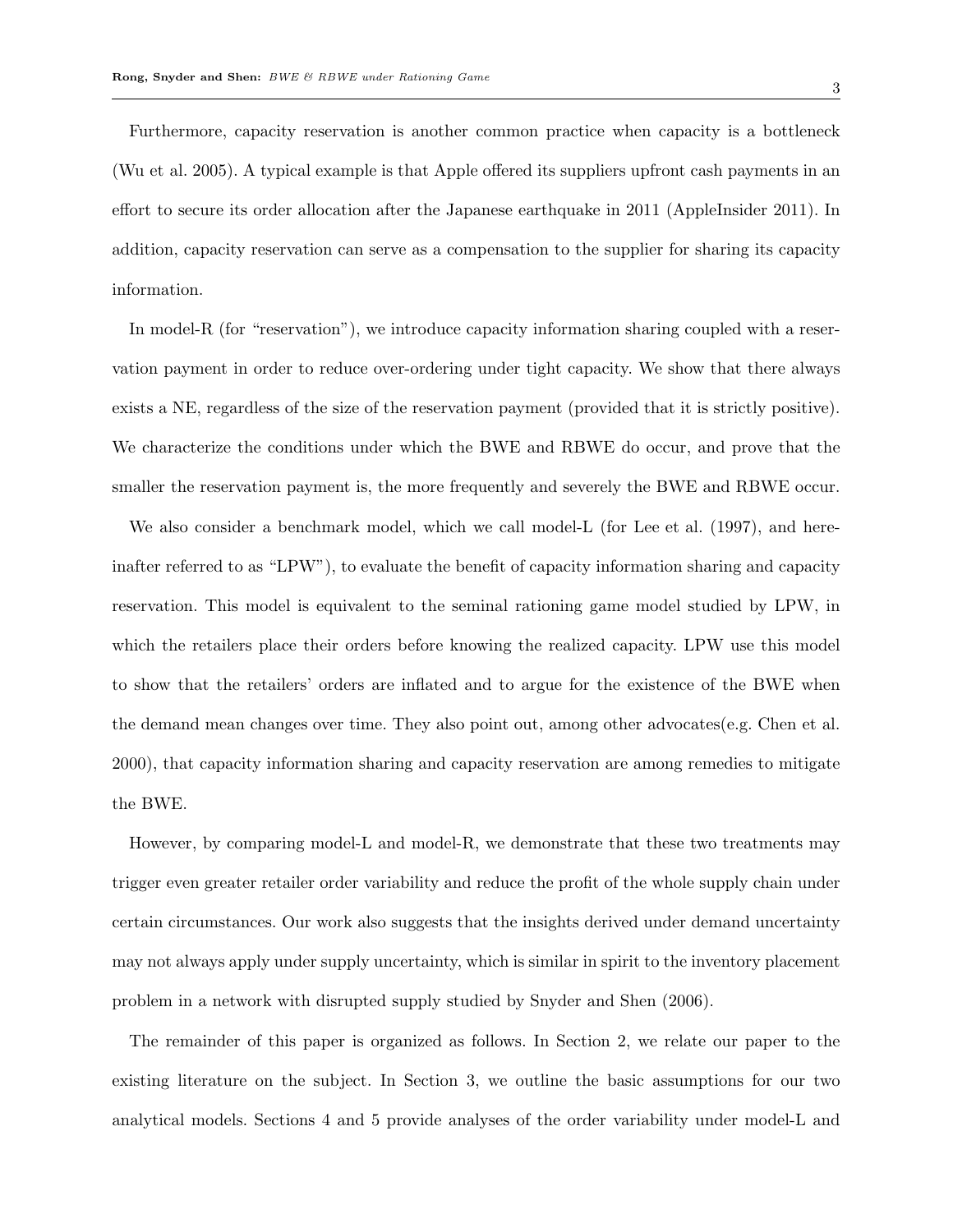model-R, respectively. We illustrate the impact of information sharing and capacity reservation in Section 6. Section 7 concludes with some final remarks on the BWE and RBWE.

# **2. Literature Review**

The BWE was first described by Forrester (1958), though the term "bullwhip effect" was introduced to the literature by LPW. LPW's paper was the first to provide a theoretical understanding of the BWE. They suggest four mechanisms that can trigger the BWE: demand forecasting, rationing game, order batching, and price fluctuations. They introduce analytical models to study demand volatility propagation under all four settings. The subsequent theoretical research on the BWE generally concentrates on exploring additional causes of the BWE, measuring the severity of the BWE, and analyzing mitigation strategies. The reader is referred to Lee et al. (2004) and Geary et al. (2006) for more thorough reviews of the literature on the BWE.

Most of the research on the BWE considers demand uncertainty and ignores supply uncertainty. Of course, both supply and demand uncertainty are present in most supply chains, and Snyder and Shen (2006) show that the insights gained from the study of one type of uncertainty often do not apply to the other. Therefore, when we examine the order variance at one stage of the supply chain, we need to consider the effect of both types of uncertainty. Although empirical studies conducted by Baganha and Cohen (1998) and Cachon et al. (2007) indicate that the BWE does not dominate upstream<sup>1</sup>, there is still very little theoretical analysis of the impact of supply uncertainty in the context of the BWE, especially at the stage closest to the source of the supply uncertainty. Our paper explicitly considers the interaction between the two types of uncertainty in creating the BWE and RBWE. Moreover, we demonstrate that capacity information sharing does not necessarily mitigate the [R]BWE, although demand information sharing is a common practice to mitigate the BWE.

<sup>1</sup> Cachon et al. (2007) explain the non-dominance of the BWE by the seasonality of the demand. By removing the seasonality, their data show that there is still a significant portion of industries in the upstream part of the supply chain not exhibiting the BWE. Chen and Lee (2009) argue that the aggregate data at a macro-level may underestimate the magnitude of the BWE when it exists but that using industry-level data does not affect the estimation of the existence of the BWE.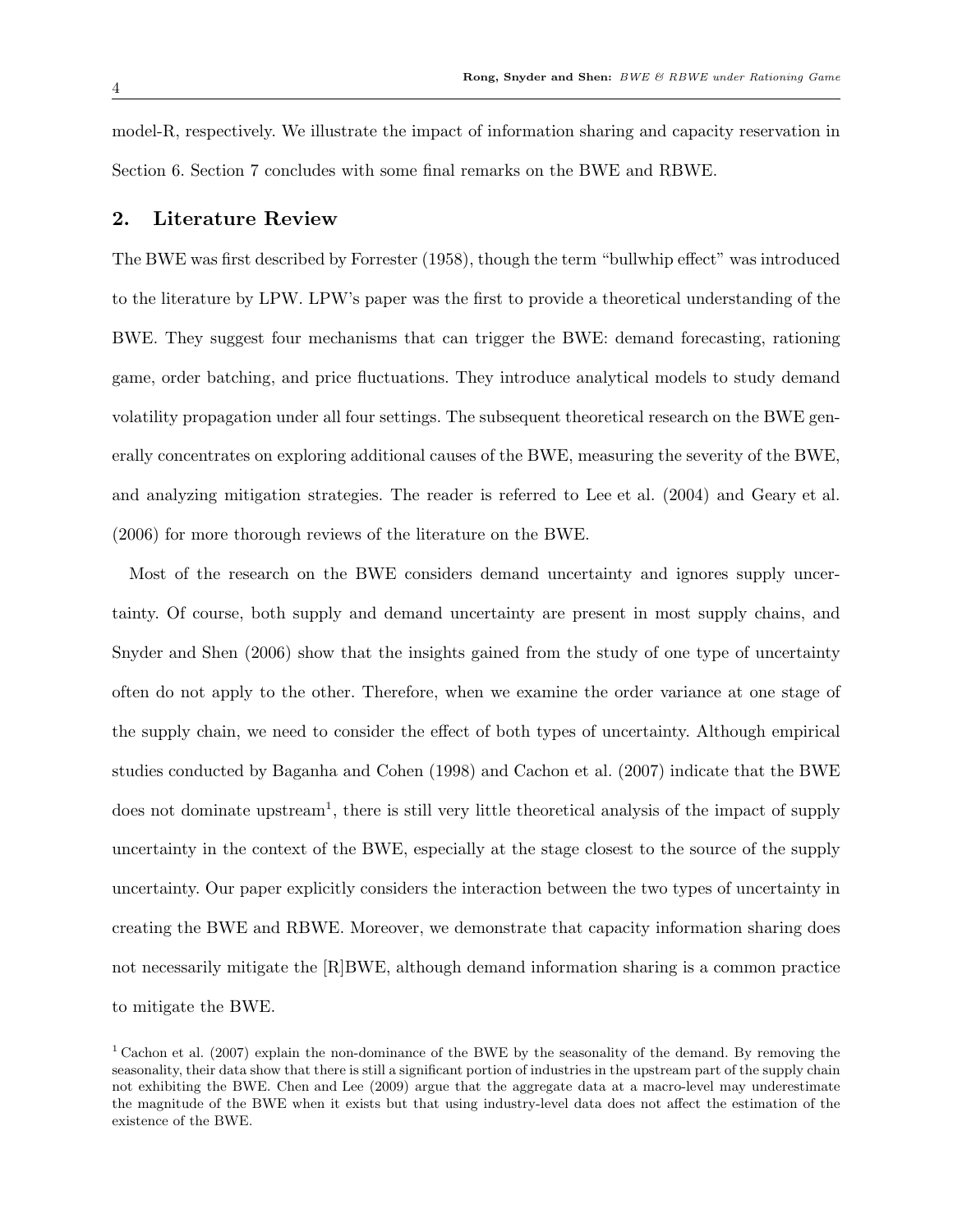The present paper and the papers by Rong et al. (2009, 2011) are the first to investigate the RBWE. Rong et al. (2009) present a behavioral study that uses a variant of the beer game in which the manufacturer faces supply uncertainty, in contrast to the ample-supply assumption in the traditional version of the game (e.g., Sterman 1989). Rong et al. (2011) investigate how price fluctuations that result from supply uncertainty trigger the RBWE when the firm does not possess a correct model of customer behavior. The present paper demonstrates that competition for scarce resources is an operational cause of the RBWE.

The roots of our models can be found in the literature on the rationing game. Our setting is closest to the rationing game model in Lee et al. (1997) (LPW), who also study multiple retailers sharing a common unreliable supplier. Moreover, we show that under LPW's original model (called "model-L" in our paper), the BWE may not occur. In addition, we provide the formal conditions of the existence of the BWE under both model-L and model-R as well as the existence of the RBWE under model-R.

Cachon and Lariviere (1999a,c) model a rationing game with two retailers, deterministic capacity at the common supplier and a linear demand function in the sales price with two demand states. Cachon and Lariviere (1999c) compare the linear, proportional, and uniform allocation rules. They find that an NE may not exist under the linear and proportional rules, while it always does under the uniform rule. Cachon and Lariviere (1999a) extend the rationing game into two periods and study an allocation rule based on past sales ("turn-and-earn"), as opposed to a fixed allocation. They demonstrate that the supplier always benefits from turn-and-earn since the retailers increase their order quantities. Lu and Lariviere (2011) extend the work by Cachon and Lariviere (1999a) to an infinite-horizon setting and multiple demand states. Their numerical study shows that turnand-earn may induce the retailers to absorb their local demand variability.

Cachon and Lariviere (1999b) consider two broad classes of allocation mechanisms under a more general form of the retailers' profit function with multiple retailers: those that induce the retailers to increase their orders or those that induce them to tell the truth. They provide conditions under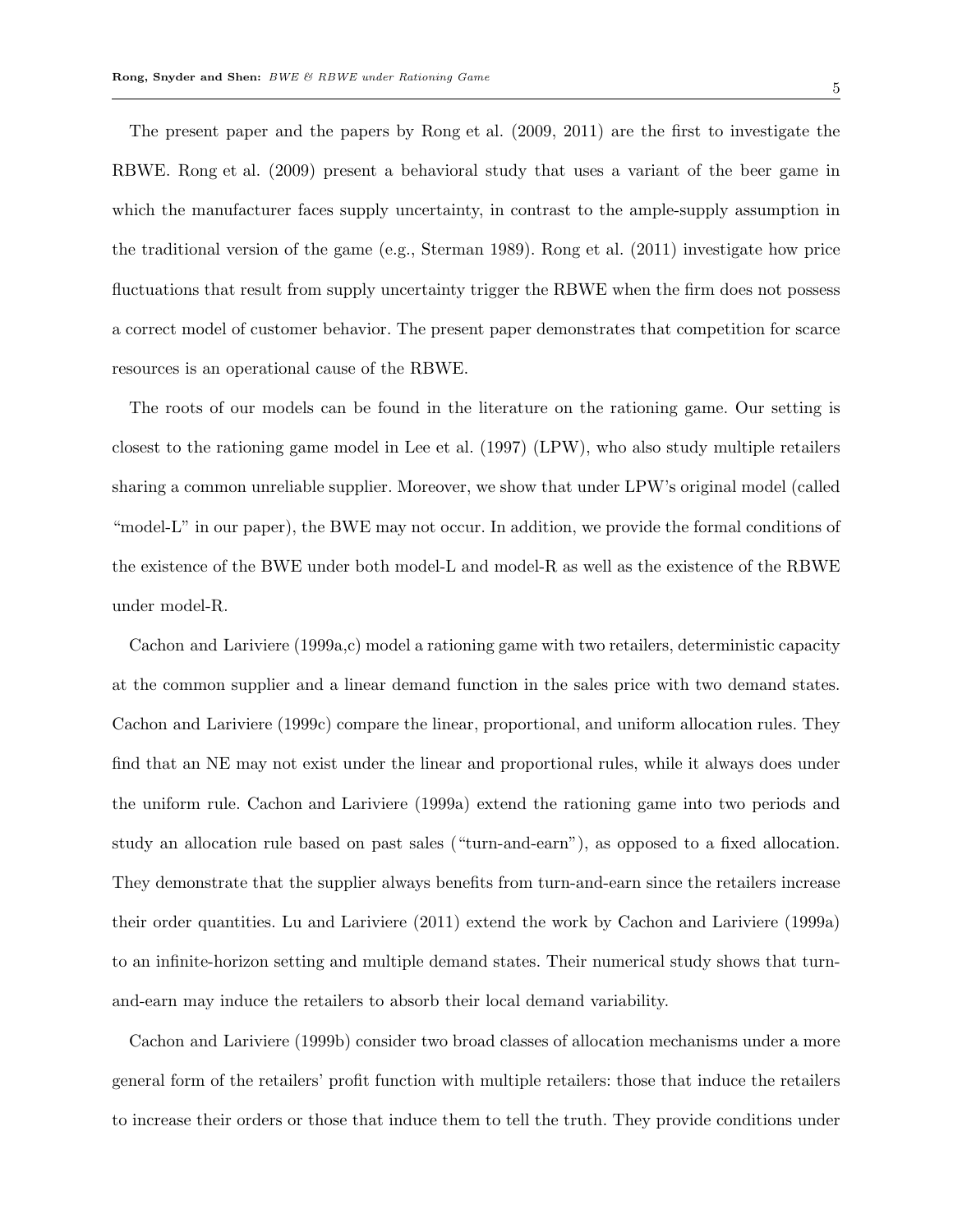which there exists an NE for the relaxed linear allocation rule. Moreover, they show that truthinducing mechanisms do not maximize total retailer profit and therefore may not be appealing. To this end, Cachon and Lariviere (1999c) show that, if an NE exists under the linear and proportional allocation rules, the total supply chain is better off on average compared to the uniform allocation rule (a truth-inducing mechanism). Moreover, Rong (2008) shows that the proportional allocation rule induces lower supply chain cost compared to the uniform allocation rule and the sales based allocation rule under a multi-period simulation study. It is because the proportional allocation rule allows the supplier to deliver goods based on retailers' true needs (though it is inflated).

However, the above papers either assume deterministic capacity or stochastic capacity with no information sharing. We investigate the impact of capacity information sharing on both the [R]BWE and supply chain profit when the capacity is random.

Information sharing is regarded as an effective way to improve the performance of the supply chain. Most studies concentrate on demand information sharing (Chen 2003). Chen and Yu (2005) consider upstream leadtime information sharing. Li and Gao (2008) study the benefit of sharing new product development progress. Jain and Moinzadeh (2005) investigate how information about upstream inventory affects the retailer's order decision. They allow the retailer to change from a onelevel base stock policy to a two-level base stock policy to take advantage of the shared information. They find that upstream inventory information sharing induces the BWE under stationary Poisson demand. In these three papers, the one-supplier, one-retailer setting enables the retailer to extract a benefit from upstream information sharing. In contrast, we study the behavior of multiple retailers in a competitive environment and find that upstream capacity information sharing may induce higher retailer order variability as well if the reservation payment is small enough. Moreover, the profit of the whole supply chain may be smaller when capacity information is shared.

Most literature on unreliable suppliers assumes a single retailer with one or more unreliable suppliers (see Parlar and Perry (1996), Swaminathan and Shanthikumar (1999), Tomlin (2006), Babich et al. (2007), Wang et al. (2009), Yang et al. (2009), Feng (2010) etc.). There are relatively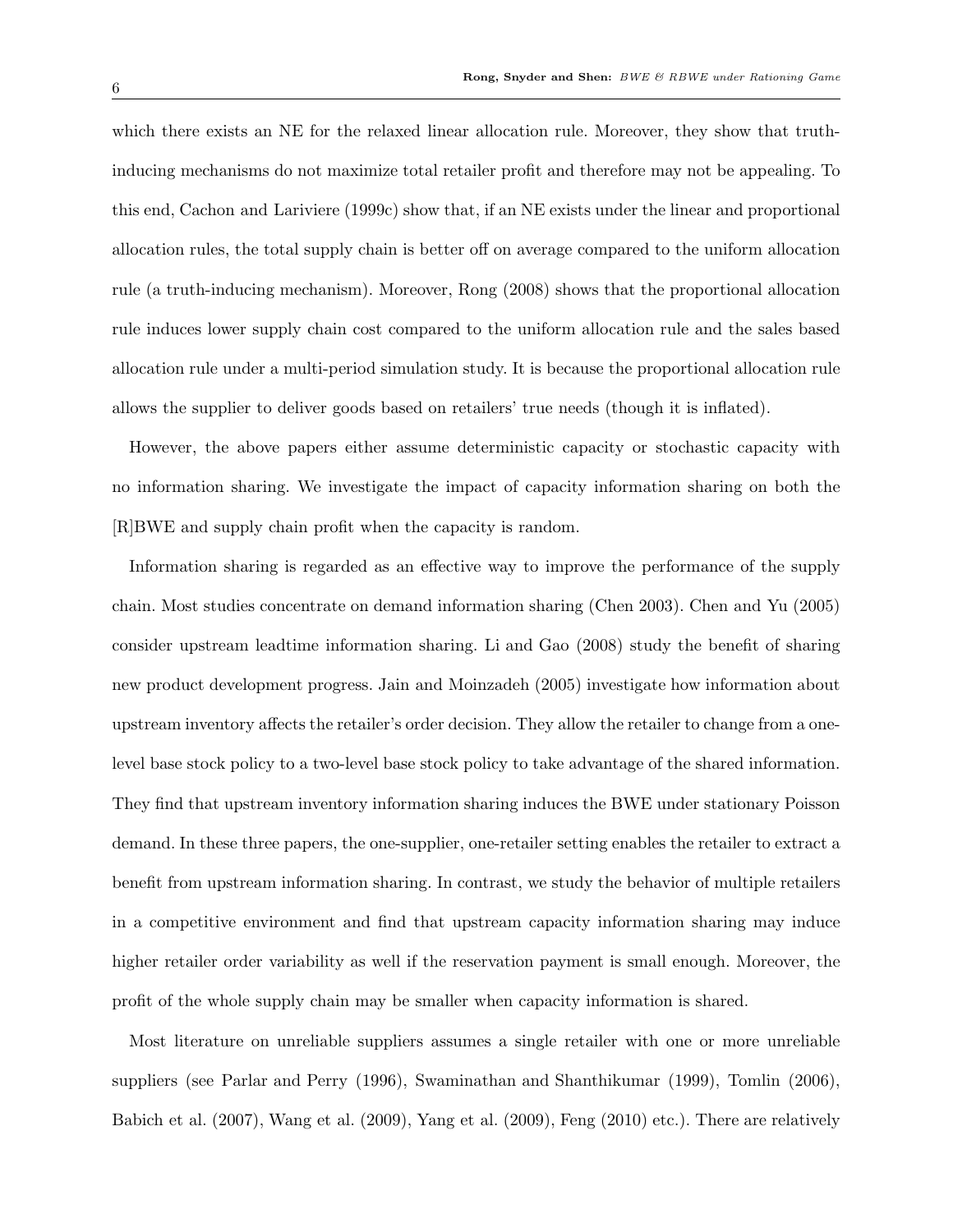few papers considering supply uncertainty in distribution networks. Tomlin and Wang (2005) analyze the value of flexibility when multiple products share a single or dual unreliable resources. Snyder and Shen (2006) and Schmitt et al. (2008) study the best location to hold inventory in a one-warehouse, multiple-retailer setting with an unreliable warehouse. Their setting differs from ours in that it assumes a centralized system, and also because they consider a Bernoulli-type supply uncertainty for which the allocation rule does not matter, while the allocation policy plays an important rule in our paper because of the more general capacity process.

# **3. Model Assumptions**

We consider a system with *N* identical retailers who face independent random demands from customers and replenish their inventory from a common supplier whose capacity is also random. In addition, the retailers observe the shift of the demand distribution (see below) before their order decision.<sup>2</sup> Each retailer makes ordering decisions to maximize its own profit, that is, the system is managed in a decentralized manner.

To be consistent with LPW's model, we consider a single-period setting in our analytical models. The [R]BWE is defined based on the variability of retailers' orders when the game is repeated with a different realization of the random capacity and demand shift.

Before retailers place their orders, they observe a public signal which is translated as a shift in the demand distribution. For example, a sudden stock market crash affects people's willingness to consume. Or, under unusual high temperatures, the sales of icecream would go up. Let *X* be the *total* demand shift (across all retailers), which is a random variable. We assume that the total demand shift is allocated evenly among the retailers. We assume that the retailers observe *X* before placing orders. After observing  $X = x$ , the overall demand for retailer *i* is  $D_i + \frac{x}{N}$  $\frac{x}{N}$ , where  $D_i$  represents the remaining randomness of demand with pdf  $g(d)$  and cdf  $G(d)$ . We assume that  $G(d) = 0$  when  $d < 0$  and that  $G(d)$  is strictly increasing in this domain. That is, if  $0 < G(d) < 1$ , then  $g(d) > 0$ .

<sup>2</sup> LPW also suggests that the reaction to the shift of the demand distribution can cause the BWE.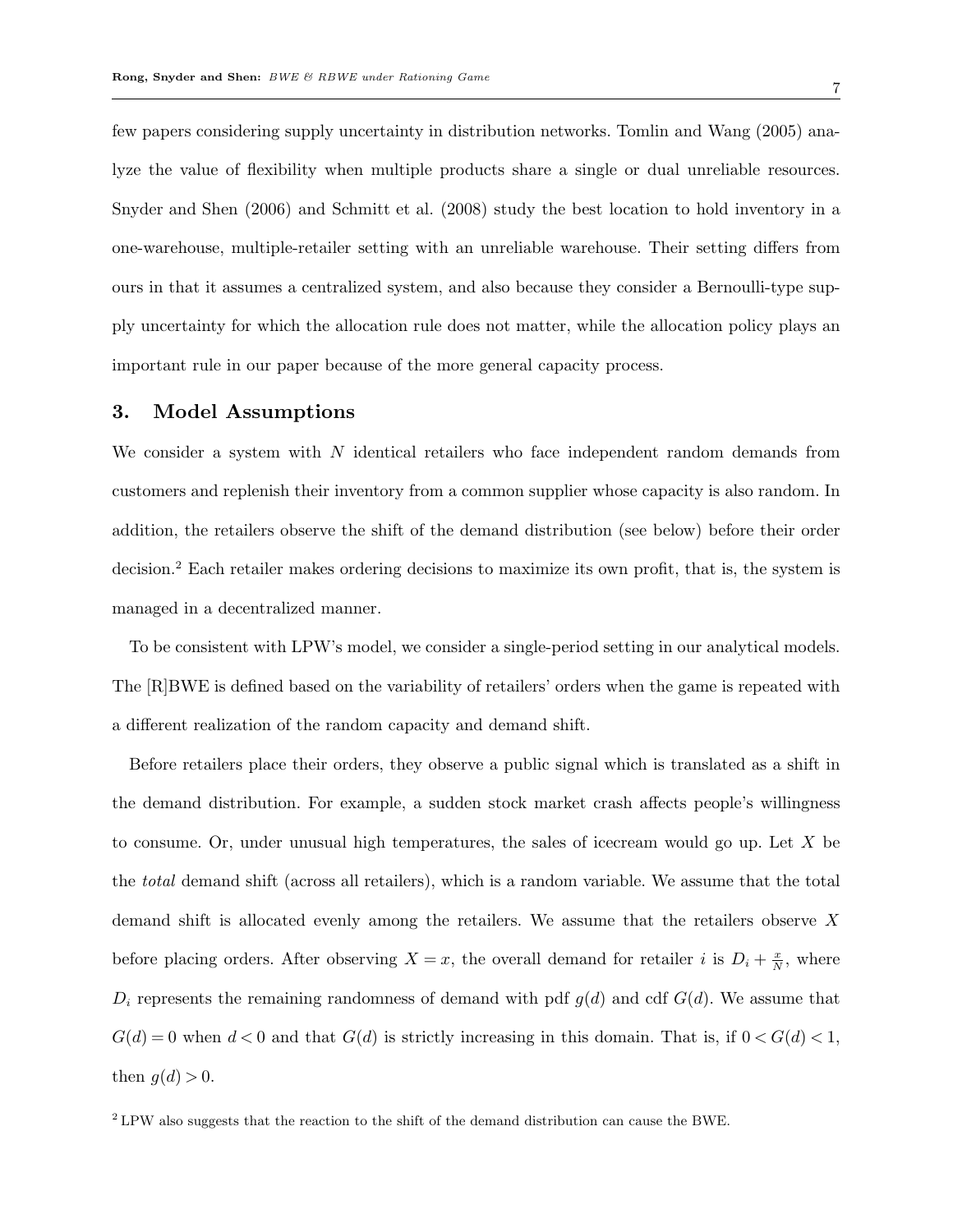The capacity at the supplier is random, represented by the random variable *V* with pdf  $f(v)$ and cdf  $F(v)$ . We assume that  $X, D_i$  and  $V$  are pairwise independent.  $D_i$  is identically distributed for all the retailers. And we assume that the overall demand for retailer *i* is nonnegative. That is,  $D_i + \frac{X}{N} \geq 0.$ 

For a given observed value *x* of the demand shift *X*, retailer *i*'s demand,  $D_i + \frac{x}{N}$  $\frac{x}{N}$ , has pdf  $g_{\frac{x}{N}}(d)$ and cdf  $G_{\frac{x}{N}}(d)$ , which follow the equations below:

$$
g_{\frac{x}{N}}(d) = g\left(d - \frac{x}{N}\right)
$$
  
\n
$$
G_{\frac{x}{N}}(d) = G\left(d - \frac{x}{N}\right)
$$
  
\n
$$
G_{\frac{x}{N}}^{-1}(\alpha) = G^{-1}(\alpha) + \frac{x}{N}
$$
\n(1)

In the analysis that follows, if we drop the subscript  $\frac{x}{N}$  from a quantity that normally has such a subscript, it means  $x = 0$ .

We introduce  $\zeta$ , the wholesale price received by the supplier from the retailers, and  $\vartheta$ , a unit variable production cost incurred the supplier. The unit sales price for each retailer is *ϱ* and the unit salvage value is  $\kappa$ . Thus, each retailer faces an underage cost of  $p = \varrho - \zeta$  for each unit of unmet demand and an overage cost of  $h = \zeta - \kappa$  for each unit in inventory at the end of the period. We assume  $h, p > 0$ . If there were no capacity constraint and the total demand shift were x, then each retailer would order the newsboy quantity for the distribution  $G_{\frac{x}{N}}$ , denoted  $S_{\frac{x}{N}}$ :

$$
S_{\frac{x}{N}} = G_{\frac{x}{N}}^{-1} \left( \frac{p}{p+h} \right) = G^{-1} \left( \frac{p}{p+h} \right) + \frac{x}{N} = S + \frac{x}{N}.
$$
 (2)

Note that we use *S* to denote newsboy quantity when  $x = 0$ .

In this paper, we propose two models. In model-L, we assume that the supplier does not disclose the capacity status to the retailers before their order decisions. In model-R, we assume that the supplier shares the real-time capacity information with the retailers. In return, the retailers incur a reservation payment  $r (r \leq \zeta)$  for each unit ordered, whether or not the unit is actually delivered. In addition, for each unit the supplier delivers, the retailers also pay an additional purchase cost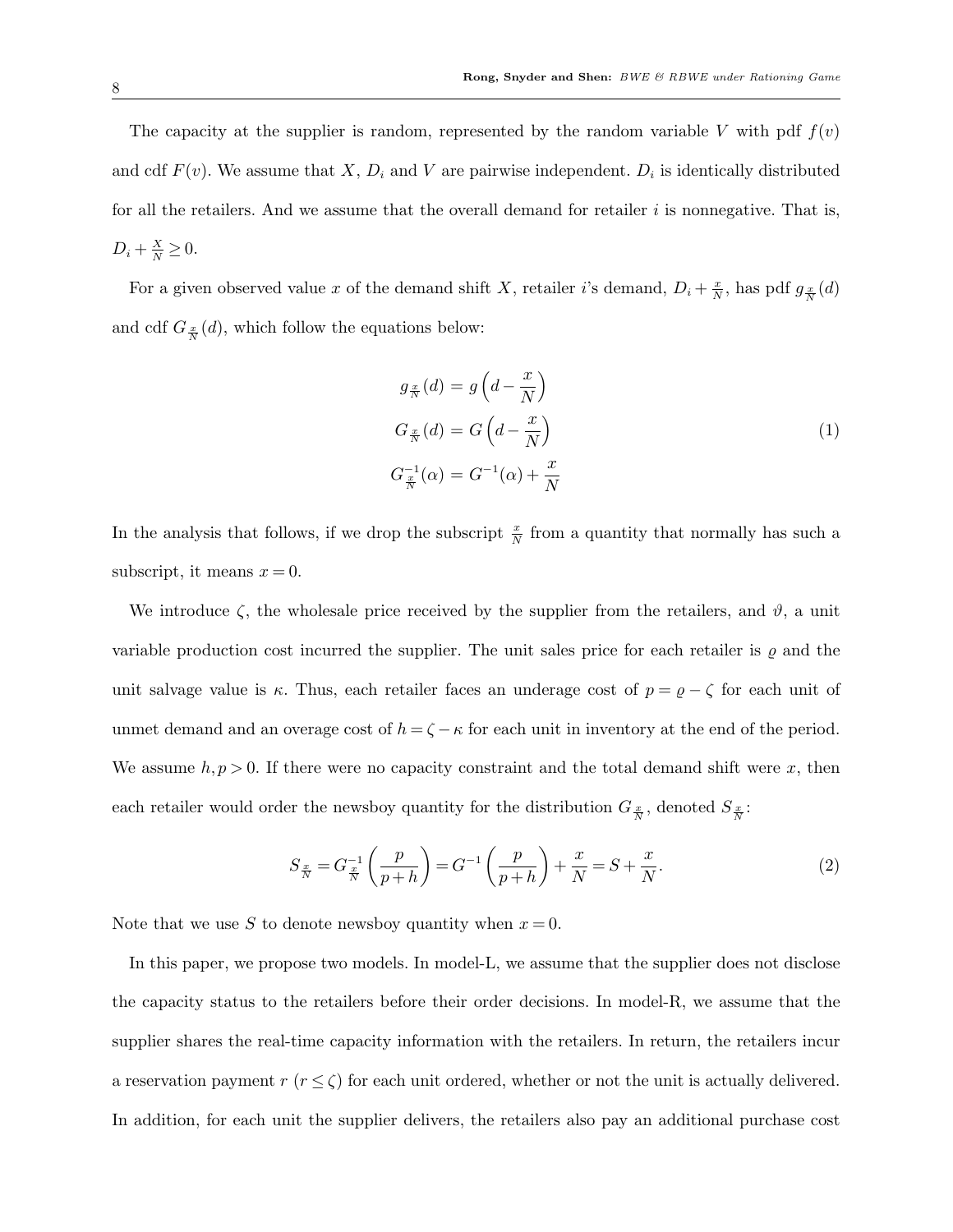$(\zeta - r)^3$ . The details of each model's setting will be described in Sections 4 and 5, when it is analyzed.

#### **3.1. Definition of BWE and RBWE**

Let  $z_i$  be the order size of retailer *i*. Note that  $z_i$  and  $S_{\frac{x}{N}}$  are not the same:  $S_{\frac{x}{N}}$  is the newsboy order quantity, which the retailer would order if there were no capacity constraints, whereas  $z_i$  is the retailer's order quantity taking into account both the potential capacity shortage and the other retailers' actions.

Let  $y = \sum_i z_i$  be the total order size of all the retailers, and let  $\mathbf{z}_{-i}$  be the vector of the other retailers' order quantities. With a slight abuse of notation, we let  $\sum_{-i}$ **z**<sub> $-i$ </sub> represent the total order quantity for retailers other than retailer *i*. Let  $\omega$  be the index of the model. That is,  $\omega = L(R)$ under model-L (model-R).

Let  $\pi_i^{\omega}(z_i|\mathbf{z}_{-i})$  be the expected profit for retailer *i* when it orders  $z_i$  and the other retailers order **z**<sub>−*i*</sub> under model- $\omega$ . Let  $z_i^*(\mathbf{z}_{-i})$  be the best response mapping for retailer *i* when the others order **z***−i* .

Let  $z_i^{\omega}(x, v)$  be the NE of order quantity chosen by retailer *i* given the realized demand shift *x* and capacity *v*. Let

$$
y^{\omega}(x,v) = \sum_{i} z_i^{\omega}(x,v)
$$

be the total order quantity.

We are interested in comparing the variance of the total retailer orders,  $y^{\omega}$ , with that of the demand and supply processes. To measure the variability of demand process, we use  $var(X)$ , the variance of the demand shift, not  $var(\sum_i D_i + X)$ , the variance of the actual demand. This is because in both models we assume the retailers place orders before they know *D<sup>i</sup>* . Thus the realization of  $D_i$  does not have an impact on  $y^{\omega}$ . This can also be seen in LPW's analysis since

<sup>&</sup>lt;sup>3</sup> We assume that the supplier keeps the reservation payment even for undelivered units is not strictly required; alternately, one can simply think that the reservation payment returns to the retailers but the opportunity cost associated with the reservation payment incurs during the time between when the retailers order and when the supplier fulfills the orders. These two assumptions are equivalent. All the analysis for the rationing game in this paper is applicable to both of them.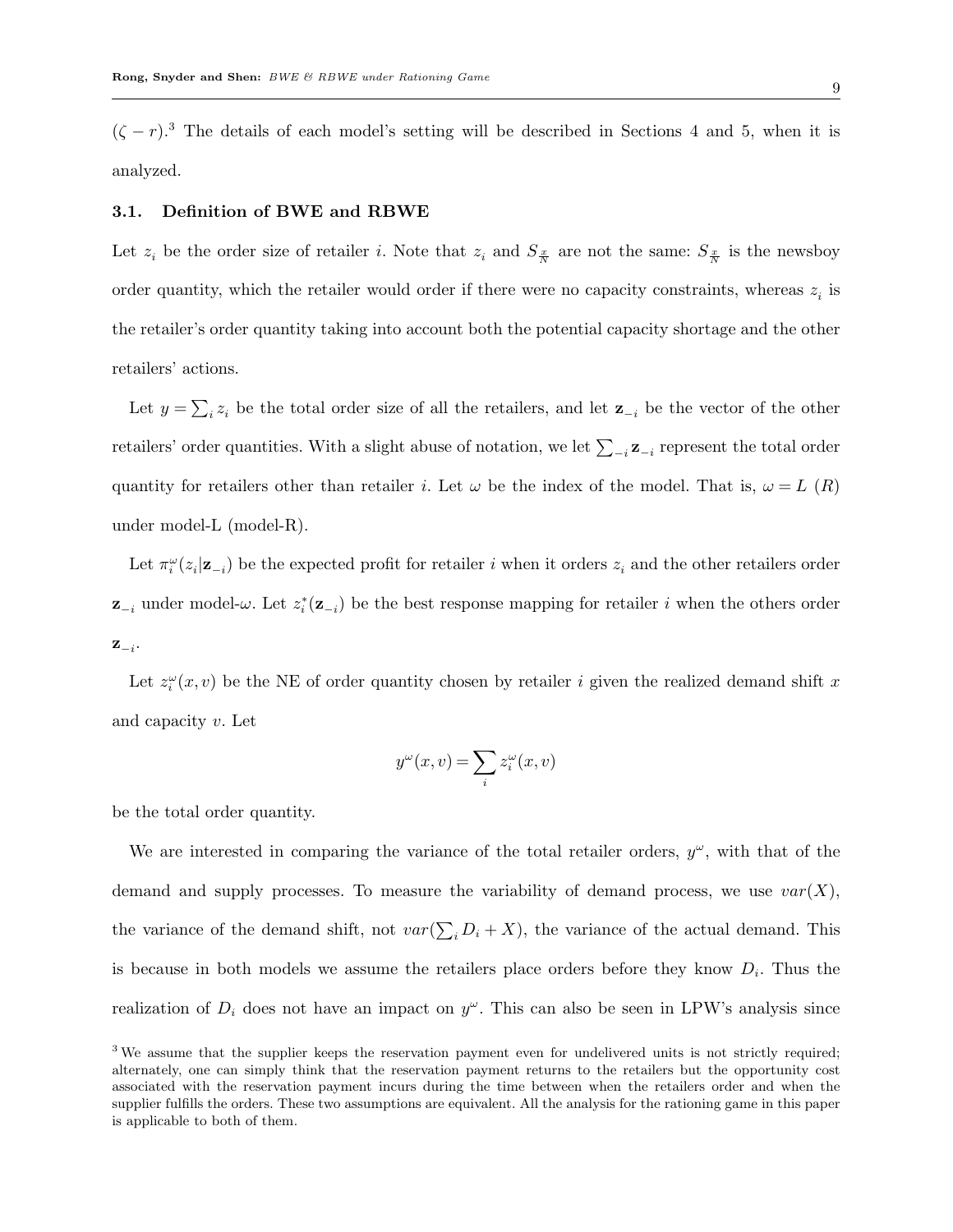the realization of demand does not affect  $y^{\omega}$  no matter how large the variance of  $D_i$  is. In other words,  $y^{\omega}$  is fixed if *X* is fixed. That is why we focus on *X*, the demand shift, which is the actual trigger for the BWE. This is also reflected in the argument by LPW that the BWE occurs when the mean demand changes over time.

To measure the the variability of supply process, we use *var* (*V* ), the variance of available capacity. Ultimately, we are interested in evaluating the following ratios:

$$
\theta_X = \frac{var(y^{\omega}(X, V))}{var(X)}
$$
\n
$$
\theta_V = \frac{var(y^{\omega}(X, V))}{var(V)}
$$
\n(3)

If  $\theta_X > 1$ , we say that the BWE occurs between the retailers and the customers. If  $\theta_V > 1$ , we say that the RBWE occurs between the supplier and the retailers. If  $\theta_X < 1$ , rather than saying that the RBWE occurs, we say that the BWE does not occur between the retailers and the customers. Similarly, if  $\theta_V < 1$ , we do not say the BWE occurs between the supplier and the retailers. This distinction is motivated by our claim that the BWE and the RBWE are triggered by demand uncertainty and supply uncertainty, respectively. The retailers react to supply uncertainty but their customers do not, and they also react to demand uncertainty but the supplier's capacity is independent of the retailers' action. Therefore, if  $\theta_X < 1$ , it is because the BWE is not occurring, rather than because the RBWE is occurring between the retailers and the customers.

Finally, we define the conditional BWE and RBWE by the following ratios. Let  $A \subseteq \Omega$ , where  $\Omega$ is the sample space of the joint random variable  $(X, V)$ . Then

$$
\theta_{X|A} = \frac{var(y^{\omega}(X,V)|(X,V) \in A)}{var(X|(X,V) \in A)}
$$
\n
$$
\theta_{V|A} = \frac{var(y^{\omega}(X,V)|(X,V) \in A)}{var(V|(X,V) \in A)}
$$
\n(4)

These two ratios measure the BWE and the RBWE within a sub-region *A* of the sample space.

# **4. Order Variability Under Model-L**

We define the sequence of events in model-L: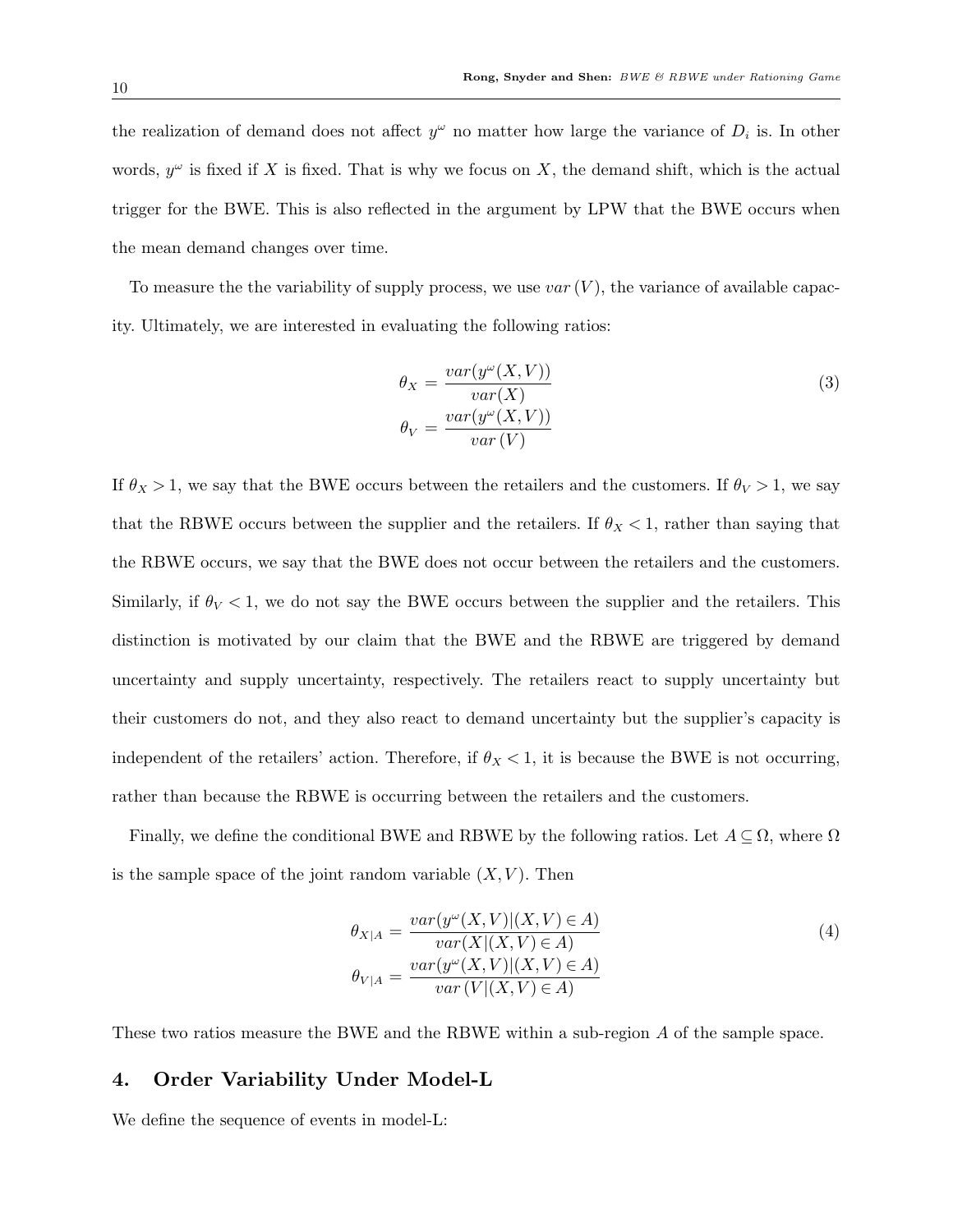1. The demand shift *X* is realized by the retailers and the capacity *V* is realized by the supplier. Thus,  $X = x$  and  $V = v$ . The supplier does **NOT** share the value of the realized capacity *v* with the retailers.

2. Retailer *i* places its order  $z_i$ , for  $i = 1, ..., N$ .

3. The supplier produces up to  $\sum_{i=1}^{N} z_i$  subject to capacity constraint. The produced products are distributed among the retailers using the proportional allocation rule (see below).

4. The demand at retailer  $i, D_i$ , is realized for  $i = 1, ..., N$ .

5. Customer demands are satisfied to the extent possible, excess demands are lost, and overage and underage costs are incurred.

In step 3, the proportional allocation rule means that if the total retailer order (*y*) exceeds the realized capacity *v*, then retailer *i* receives  $\frac{v}{y}z_i$ . Otherwise, it receives  $z_i$ .

In fact, model-L is the same as the rationing game from LPW except that we explicitly model the demand shift, which is a key to argue the existence of the BWE by LPW. In model-L, there is no capacity information sharing between the supplier and retailers.

For given demand shift *x* under Model-L, the expected cost function for retailer *i* when it orders *z<sup>i</sup>* and the other retailers order **z***−<sup>i</sup>* is given by the following equation.

$$
\pi_i^L(z_i|\mathbf{z}_{-i}) = (\varrho - \zeta)E[D_i] \n- \int_{v=0}^y \left[ p \int_{\frac{v}{y}z_i}^{\infty} \left( d - \frac{v}{y} z_i \right) dG_{\frac{x}{N}}(d) + h \int_0^{\frac{v}{y}z_i} \left( \frac{v}{y} z_i - d \right) dG_{\frac{x}{N}}(d) \right] dF(v) \tag{5}\n- (1 - F(y)) \left[ p \int_{v=z_i}^{\infty} (d - z_i) dG_{\frac{x}{N}}(d) + h \int_{v=0}^{z_i} (z_i - d) dG_{\frac{x}{N}}(d) \right]
$$

Based on (5), LPW gives the following theorem (We customize it for given demand shift *x*)

THEOREM 1. *The symmetric NE*  $(z^L(x))$  *for given demand shift x, if exist, must satisfy* 

$$
\int_0^{Nz^L(x)} \left[ -p + (p+h)G_{\frac{x}{N}}\left(\frac{v}{N}\right) \right] v \left( \frac{1}{Nz^L(x)} - \frac{1}{N^2(z^L(x))^2} \right) dF(v) + (1 - F(Nz^L(x)) \left[ -p + (p+h)G_{\frac{x}{N}}\left(z^L(x)\right) \right] = 0
$$
\n(6)

Moreover,  $z^L(x) \geq S_{\frac{x}{N}}$ . Further, if  $F(\cdot)$  and  $G_{\frac{x}{N}}(\cdot)$  are strictly increasing, the inequality strictly *holds.*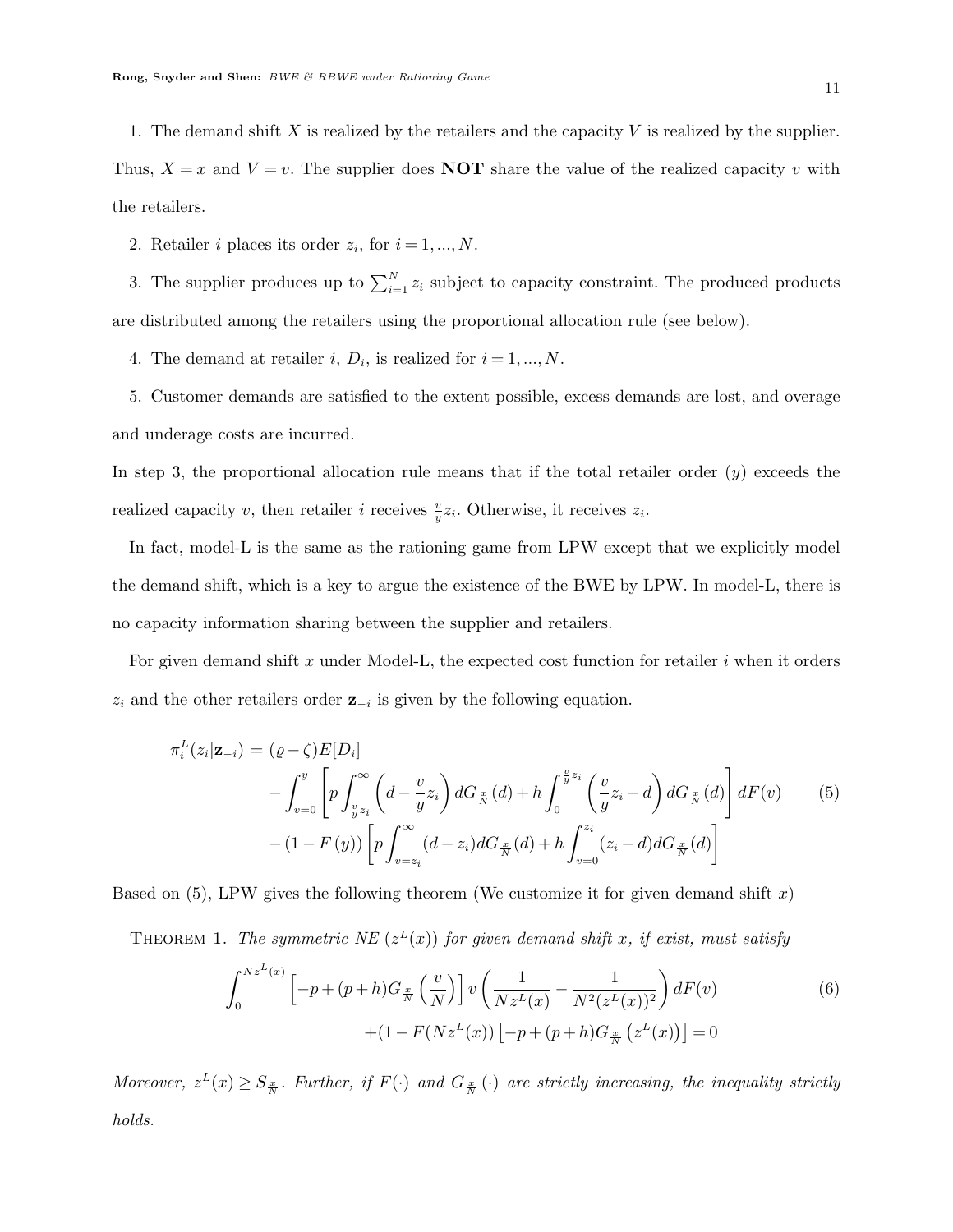Now, we start to analyze the retailers' order variability under model-L. Since the real-time capacity information is not shared with the retailers under model-L, the retailers' orders are not dependent on the realized capacity. That is, the retailers cannot chase the realized capacity by adjusting their orders dynamically. Therefore, we only analyze the BWE under model-L. In this section, we provide the condition to validate the argument by LPW that the BWE exist "when the mean demand changes over time."

We first provide the following lemma to facilitate the BWE analysis.

LEMMA 1. Let  $(U, \Omega_U)$  be a random variable, where  $\Omega_U$  is contained in the interval [a, b] and U *has a strictly positive variance. Let*  $f$  *and*  $g$  *be bounded functions in*  $\Omega_U$ .

- 1.  $\forall u \in [a,b], \text{ if } |g'(u)| > 1 \text{ and } g(u) \text{ is monotone, then } Var(U) < Var(g(U)).$
- 2.  $\forall u \in [a, b], \text{ if } f'(u) > g'(u) > 0, \text{ then } Var(f(U)) > Var(g(U)).$

Lemma 1 provides the basis to compare the variance of *X* and  $var(y<sup>L</sup>(X))$  based on the the functional relationship between  $y<sup>L</sup>(x)$  and realization of X. By Lemma 1, we can get the sufficient condition on the existence of the BWE.

THEOREM 2. Suppose that (6) has a solution for  $x \in [a, b]$ . If  $\frac{dy^L(x)}{dx} > 1$  for all  $x \in [a, b]$ , then  $\theta_X > 1$  *for all possible distributions of X within* [*a, b*]*. That is, the BWE always exists.* 

We utilize two examples to demonstrate why we need such condition to ensure the existence of the BWE for all possible distributions of  $X \in [a, b]$ . Figure 1 contains two plots, in which we set  $N =$ 5*, h* = 1*, p* = 1*, D<sub>i</sub>*  $\sim U$ [10*,* 50]. In Figure 1.a, we assume that, with probability 0.5, *V*  $\sim U$ [120*,* 121], and with probability 0.5,  $V \sim U[180, 181]$ . In Figure 1.b, we assume that, with probability 0.5, *V* ∼ *U*[45*,* 46] and with probability 0.5, *V* ∼ *U*[180*,* 181]. We plot *X* and  $y<sup>L</sup>(X) - y<sup>L</sup>(0)$  in both plots.

We can see that the slope of the NE is larger than that of *X* in Figure 1.a. The existence of the BWE is independent on the distribution of  $X \in [-5, 5]$  because the disturbance brought by X triggers an even larger change in  $y<sup>L</sup>(X)$ . In contrast, the slope of NE is smaller than that of *X* in Figure 1.b, which indicates the non-existence of the BWE when *X* varies in the same area.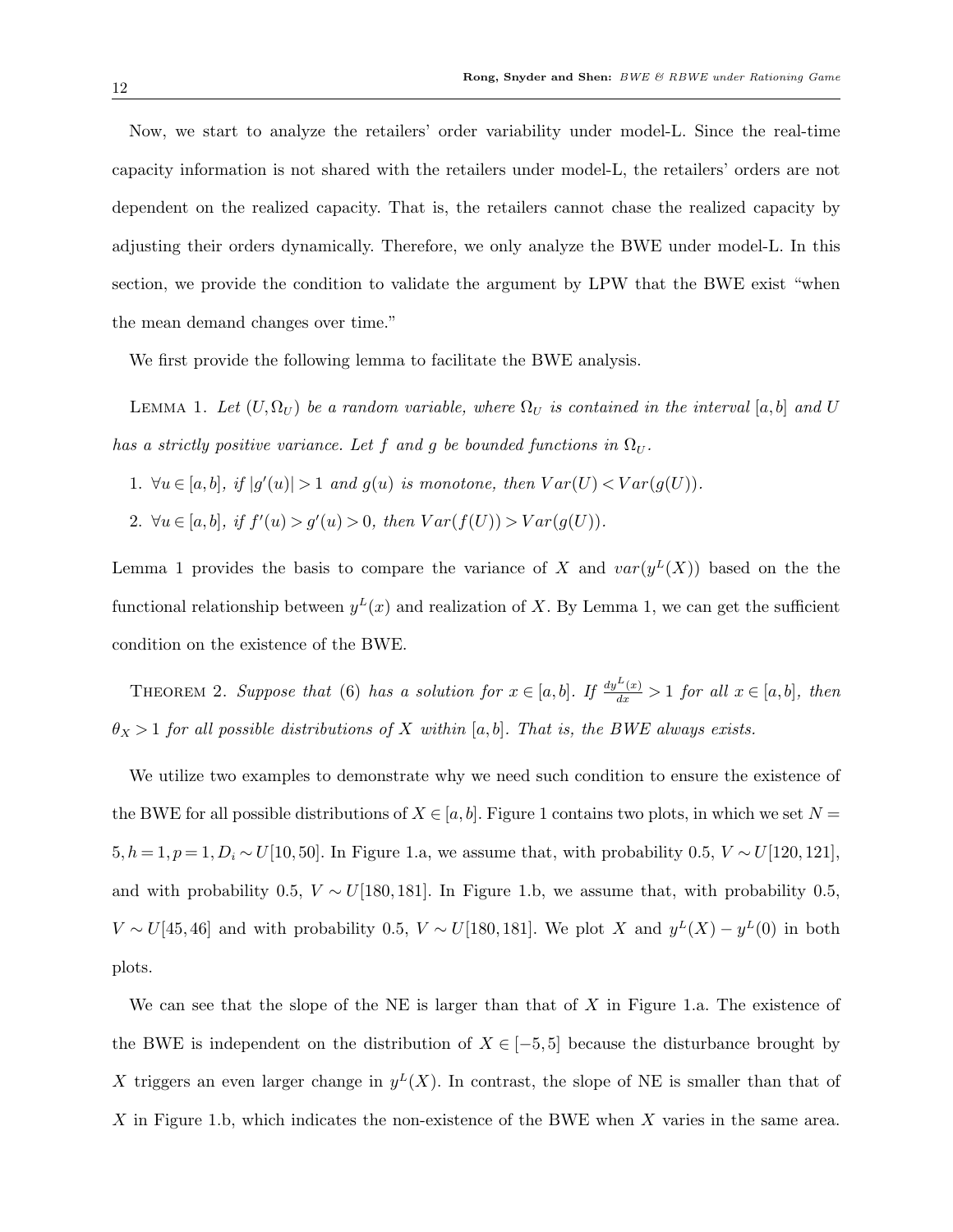

#### **Figure 1 BWE Results in Model-L**

Thus, Theorem 2 indicates that the BWE does not always occur under the rationing game when the mean demand changes overtime. This also provides an explanation of why the BWE is not ubiquitous in real-world supply chains (Cachon et al. 2007).

# **5. Order Variability under Model-R**

The remedies to reduce the BWE given by LPW (Table 1 in their paper) are to 1) share the capacity information between the retailers and the supplier and 2) adopt the capacity reservation mechanism. In order to examine the effectiveness of these remedies, we provide model-R. We define the sequence of events in model-R:

1. The demand shift *X* is realized by the retailers and the capacity *V* is realized by the supplier. Thus,  $X = x$  and  $V = v$ . The supplier shares the value of the realized capacity *v* with the retailers.

2. Retailer *i* places its order  $z_i$  and incur the reservation payment  $rz_i$ , for  $i = 1,...N$ .

3. The supplier produces up to  $\sum_{i=1}^{N} z_i$  subject to capacity constraint. The produced products are distributed among the retailers using the proportional allocation rule. The remaining purchase cost  $(\zeta - r) \left( \frac{v}{\max(\zeta - r)} \right)$  $\frac{v}{\max(y,v)}z_i$  incurs for the allocated order quantity to retailer *i*.

- 4. The demand at retailer *i*,  $D_i + \frac{x}{N}$  $\frac{x}{N}$ , is realized for  $i = 1, ...N$ .
- 5. Customer demands are satisfied to the extent possible, excess demands are lost, and overage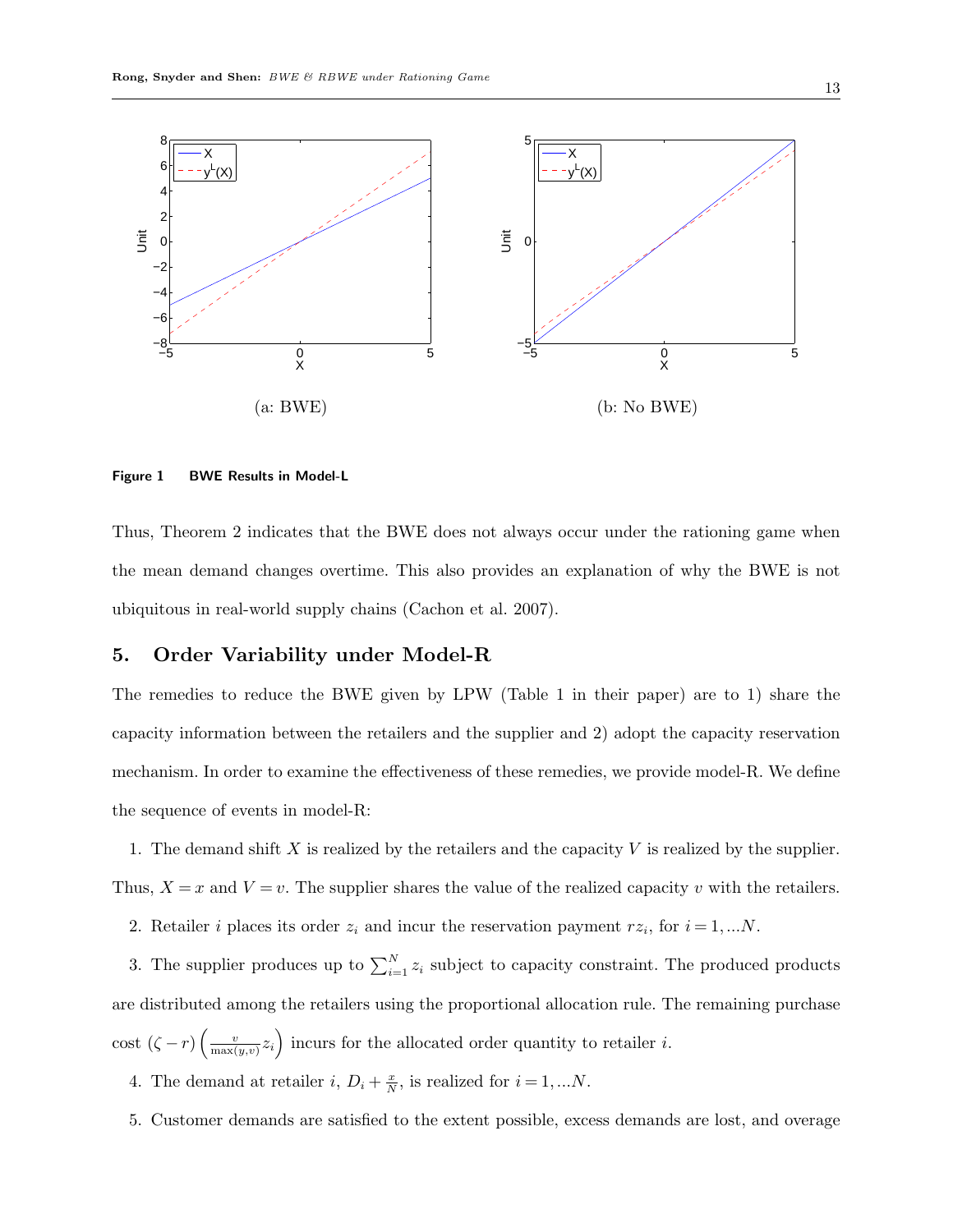and underage costs are incurred.

We first characterize the NE of retailers' order quantity. Then, we provide the condition for the existence of the BWE and RBWE.

# **5.1. Existence of NE Under Model-R**

When  $v \geq NS_{\frac{x}{N}}$ , it is obvious that  $z_i^R(x, v) = S_{\frac{x}{N}}$ . Let's consider how to derive the NE of retailers' order quantity when  $v \leq NS_{\frac{x}{N}}$ . If an NE  $z_i^R$ ,  $i = 1, ..., N$ , exists under model-R, then the following lemma states that the NE of the retailers' total order size cannot be smaller than the available capacity.

LEMMA 2. *When*  $v \leq NS_{\frac{x}{N}}$ , we have  $\sum_i z_i^R(x, v) \geq v$ .

Now we only need to consider candidates for the NE that satisfy Lemma 2, i.e.,  $y = \sum_i z_i \geq v$ . Then the proportional allocation rule will always be in force. For each of the  $z_i - \frac{v_i}{n}$  $\frac{v}{y}z_i \ge 0$  units that retailer *i* orders beyond its allocation, it incurs the extra unit reservation payment *r* under model-R. Therefore, when  $\sum_i z_i \geq v$ , the expected cost function for retailer *i* under model-R is

$$
\pi_i^R(z_i|\mathbf{z}_{-i}) = (\varrho - \zeta)E[D_i] - \left[ p \int_{\frac{v}{y}z_i}^{\infty} \left( d - \frac{v}{y} z_i \right) dG_{\frac{x}{N}}(d) + h \int_0^{\frac{v}{y}z_i} \left( \frac{v}{y} z_i - d \right) dG_{\frac{x}{N}}(d) + r \left( z_i - \frac{v}{y} z_i \right) \right]
$$
\n(7)

Based on Lemma 3, we obtain the following theorem, which establishes the existence of a unique symmetric NE of order quantities and characterizes its magnitude.

THEOREM 3. *Suppose that*  $v \leq NS_{\frac{x}{N}}$ . Let

$$
v^{0}(x) = NG_{\frac{x}{N}}^{-1} \left( \max \left\{ 0, \frac{p}{p+h} - \frac{r}{p+h} \frac{1}{N-1} \right\} \right)
$$
 (8)

*Then a unique symmetric NE exists, and it satisfies*

$$
y^{R}(x,v) = Nz^{R}(x,v) = \max\left\{v, \frac{v}{r}\left(1 - \frac{1}{N}\right)\left[p+r-(p+h)G_{\frac{x}{N}}\left(\frac{v}{N}\right)\right]\right\}
$$
(9)

*Moreover, the former case in the maximum prevails iff*  $v \geq v^0(x)$ *.*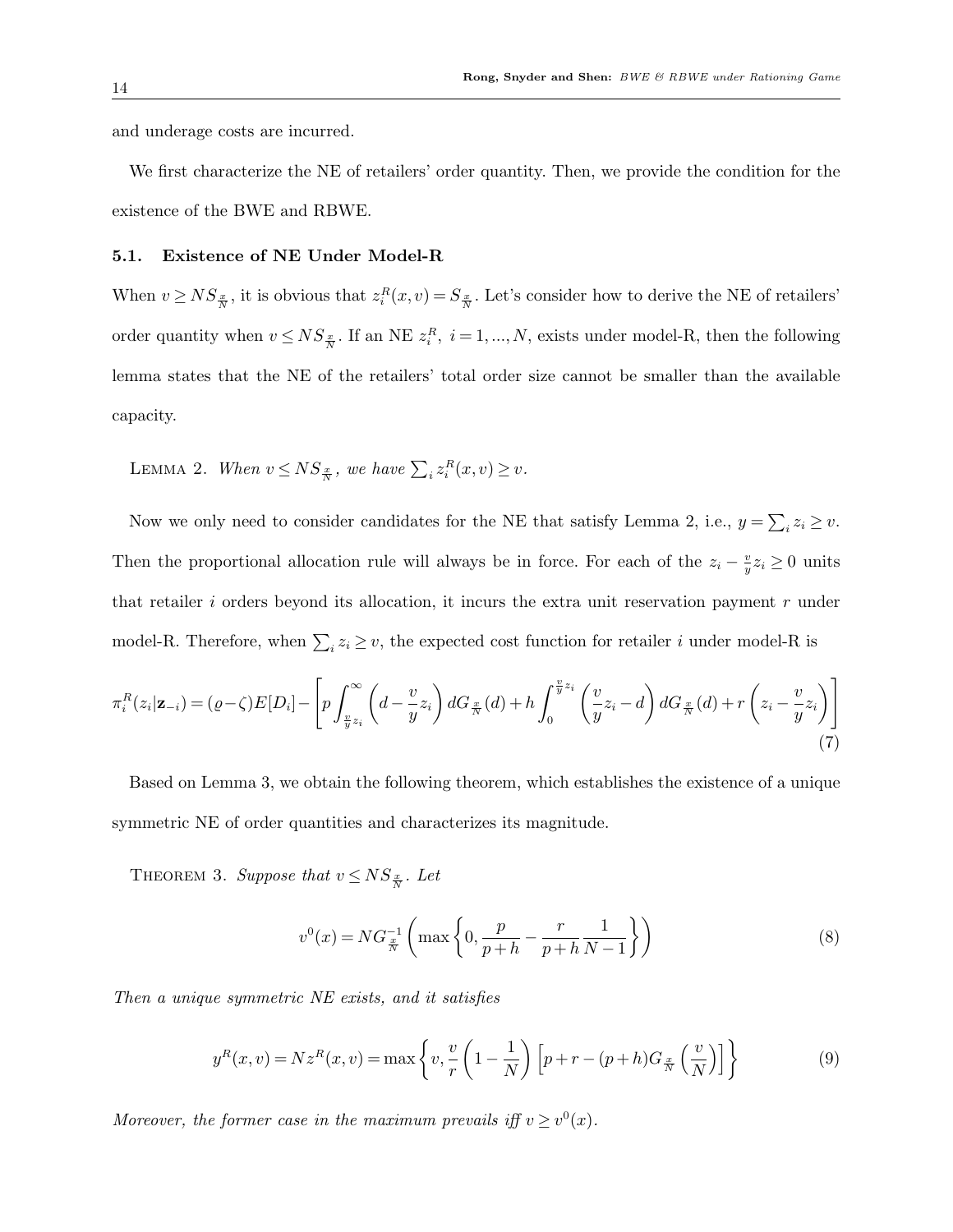Note that  $y^R$  is a function of x, v and r, but for the sake of simplicity, we include arguments for  $y<sup>R</sup>$  only as necessary.

Since  $v^0(x)$  decreases with *r*, for large enough *r*,  $v^0(x) \le v < NS_{\frac{x}{N}}$ . In this case, we can conclude, by Theorem 3, that the NE of the total order quantity,  $y<sup>R</sup>$ , can be smaller than the sum of the newsboy quantities,  $NS_{\frac{x}{N}}$ . If that is the case, the reservation payment prevents over-ordering completely.

COROLLARY 1. Suppose that  $v \leq NS_{\frac{x}{N}}$ . Then we have  $\lim_{r\to 0} y^R(r) = \infty$ 

Corollary 1 shows that the supplier needs to implement the capacity reservation mechanism when the real-time capacity information is shared. Otherwise, there is no NE when the capacity shortage incurs unless there is a limit on the order quantity.

## **5.2. BWE & RBWE Analysis Under Model-R**

In this section, we characterize the conditions under which the BWE and the RBWE exist by studying the partial derivatives of  $y^R(x, v)$ . In addition, we analyze the impact of the reservation payment *r* on the conditional BWE and RBWE.

## **5.2.1. BWE Analysis Under Model-R**

Let  $\Omega_{v^0} = \{(x, v) \in \Omega | v < v^0(x)\};\ \Omega_{v^0}$  is the set of all capacities and demand shifts for which the capacity is strictly less than the total order quantity (by Theorem 3). We focus our analysis on  $\Omega_{v0}$ since if  $(x, v) \notin \Omega_{v^0}$ , then  $y^R(x, v) = v$  for  $v \leq NS_{\frac{x}{N}}$  and  $y^R(x, v) = NS_{\frac{x}{N}}$  for for  $v > NS_{\frac{x}{N}}$ . Both cases are trivial.

By (1) and (9), the equilibrium total order quantity satisfies

$$
y^{R}(x,v) = \frac{v}{r} \left(1 - \frac{1}{N}\right) \left[p + r - (p+h)G\left(\frac{v}{N} - \frac{x}{N}\right)\right]
$$

Taking a partial derivative with respect to *x*, we get

$$
\frac{\partial}{\partial x} y^R(x, v) = \frac{v}{r} \frac{1}{N} \left( 1 - \frac{1}{N} \right) (p + h) g \left( \frac{v}{N} - \frac{x}{N} \right) > 0. \tag{10}
$$

(10) indicates that the retailers' order quantity increases in the demand shift *x*. But this does not guarantee that the change in the retailers' order quantity is always greater than that in the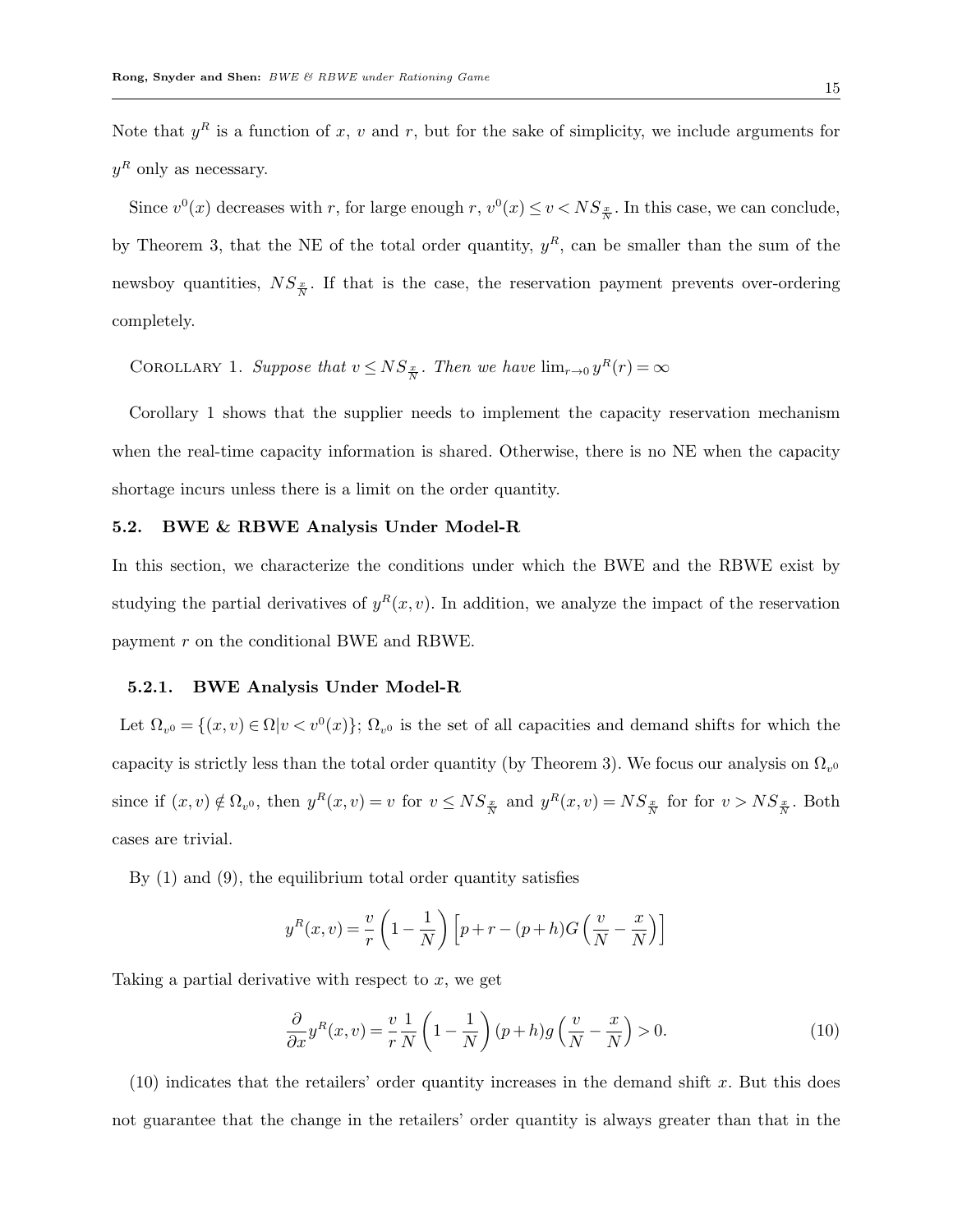demand shift. To determine when the BWE exists, by Lemma 1, we need to explore the region in which  $\frac{\partial}{\partial x} y^R(x, v) > 1$ , i.e., when

$$
vg\left(\frac{v}{N} - \frac{x}{N}\right) > \frac{N^2}{N-1} \frac{r}{p+h}.\tag{11}
$$

In the hope of extracting more insights, we restrict our attention to demand distributions  $(D_i)$ that are unimodal. This is, in fact, not an overly restrictive assumption because a great many distribution families, including normal, uniform, and gamma, fall into this category. This assumption implies that  $vg(\frac{v}{N} - \frac{x}{N})$ *x*<sub></sub> is unimodal in *x*. Let  $g(d^*)$  be the maximal value of  $g(\cdot)$ . If  $vg(d^*) > \frac{N^2}{N-1}$ *N−*1 *r*  $\frac{r}{p+h}$ then there exist  $\gamma^{0}(v)$  and  $\gamma^{1}(v)$  such that  $\gamma^{0}(v) < \gamma^{1}(v)$  and

$$
vg\left(\frac{v}{N} - \frac{\gamma^0(v)}{N}\right) = vg\left(\frac{v}{N} - \frac{\gamma^1(v)}{N}\right) = \frac{N^2}{N-1} \frac{r}{p+h}
$$

and (11) holds when  $\gamma^{0}(v) < x < \gamma^{1}(v)$ .

Let  $\Omega_{\gamma(v)} = \{x | (x, v) \in \Omega \text{ and } \gamma^{0}(v) < x < \gamma^{1}(v)\}\$ .  $\Omega_{\gamma(v)}$  is the set of all demand shifts for fixed *v* for which (11) holds, and its closure. If  $\gamma^0(v)$  and  $\gamma^1(v)$  do not exist, then  $\Omega_{\gamma(v)} = \emptyset$ .

The following theorem specifies a subregion of  $\Omega_{\gamma(v)}$  in which the conditional BWE occurs and says that it never occurs if  $\Omega_{\gamma(v)}$  is empty.

Theorem 4. *Under model-R, when v is fixed,*

1. If  $\Omega_{\gamma(v)}$  is empty, then  $\frac{\partial}{\partial x}y^R(x,v) \leq 1$ . Thus  $Var(X) > Var(y^R(X,v))$ . That is, there is no *conditional BWE (conditioned on*  $V = v$ ) *between the retailers and the customers.* 

2. If  $\Omega_{\gamma(v)}$  is non-empty, let  $A = \Omega_{\gamma(v)} \cap \Omega_{v^0}$ . If  $(x, v) \in A$ , then  $\frac{\partial}{\partial x} y^R(x, v) > 1$ . Thus  $Var(X|A) <$  $Var(y^R(X, V)|A)$ . That is, the conditional BWE (conditioned on  $V = v$ ) occurs between the retailers *and the customers.*

Next we examine the impact of magnitude of the reservation payment on the BWE. The following proposition states that the BWE becomes more severe between the retailers and the customers as *r* decreases. First note that  $\Omega_{\gamma(v)}$  and  $\Omega_{v^0}$  both depend on *r* since  $v^0(x)$ ,  $\gamma^0(v)$ , and  $\gamma^1(v)$  do. Let  $A(r_1) = \Omega_{\gamma(v)} \cap \Omega_{v^0}$  when  $r = r_1$ .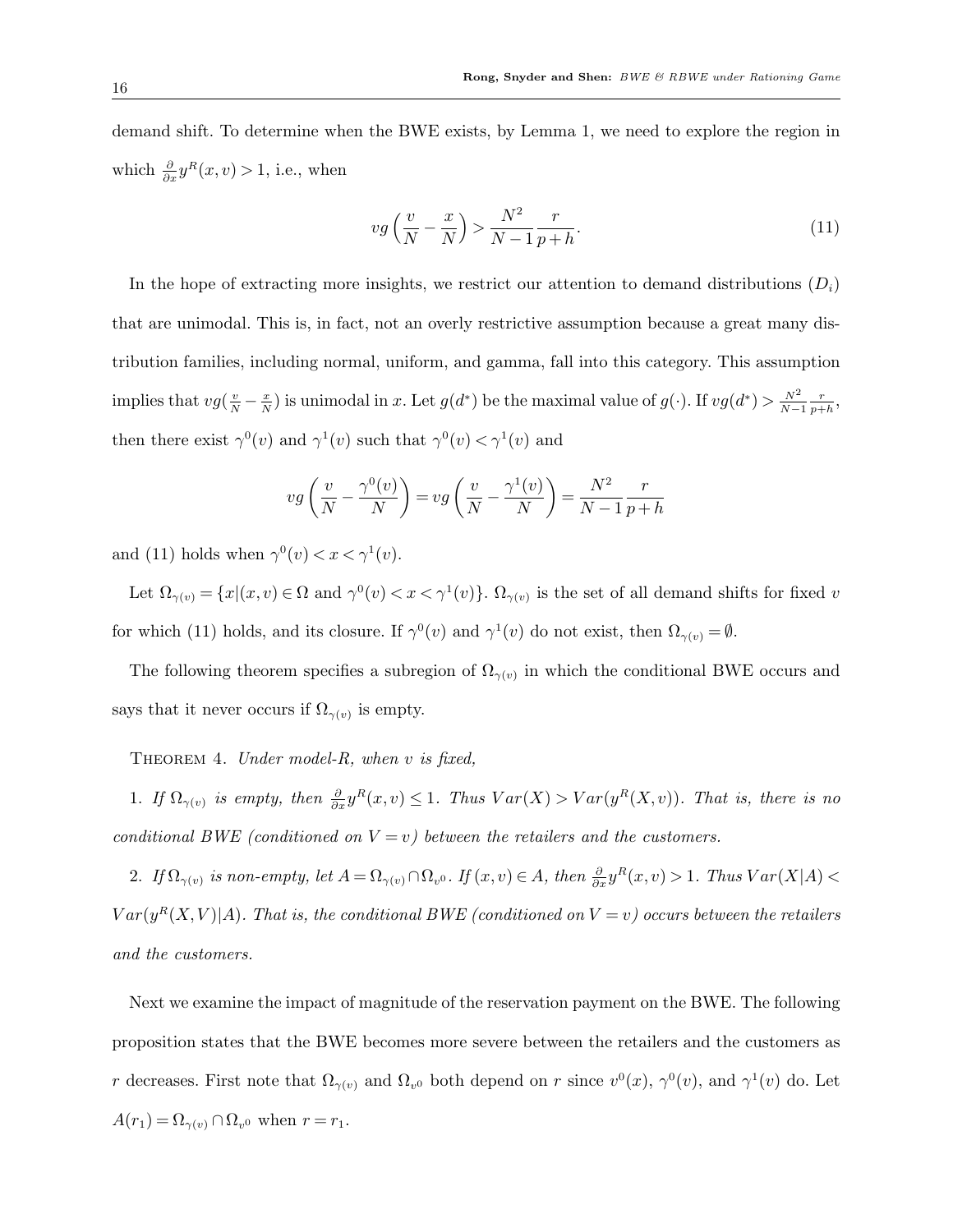PROPOSITION 1. *If*  $A(r_1) \neq \emptyset$ *, then for all*  $r_2 < r_1$ *, we have* 

$$
Var(y^{R}(X,V)|A(r_{1}), r=r_{1}) < Var(y^{R}(X,V)|A(r_{1}), r=r_{2}).
$$

#### **5.2.2. RBWE Analysis Under Model-R**

Now we consider the impact of the variability of *V* on  $y^R(x, V)$ . We have

$$
\frac{\partial}{\partial v} y^R(x,v) = -\frac{1}{r} \left( 1 - \frac{1}{N} \right) \left[ -(p+r) + (p+h) \left[ G \left( \frac{v}{N} - \frac{x}{N} \right) + \frac{v}{N} g \left( \frac{v}{N} - \frac{x}{N} \right) \right] \right].
$$
 (12)

The partial derivative  $\frac{\partial}{\partial v} y^R(x, v)$  can be either positive or negative. If it is positive, then the increased capacity induces the retailers to increase their order size. It can happen if the risk of paying too much in the reservation payments of undelivered units is outweighed by the benefit attained by ordering more when the capacity is tighter. On the other hand, when  $\frac{\partial}{\partial v} y^R(x, v)$  is negative, an increase in capacity causes a decrease in the retailers' order quantity, i.e., the gaming behavior among the retailers is mitigated. Therefore, the sign of  $\frac{\partial}{\partial v} y^R(x, v)$  is determined by the tradeoff between the penalty for over-ordering (and incurring the extra reservation payment) and the shortage risk from under-ordering (and receiving too few units because of rationing). However, we will show next that it is the magnitude of  $\frac{\partial}{\partial v} y^R(x, v)$ , and not its sign, that determines whether the RBWE occurs.

For any fixed *x*, there is a (possibly empty) collection of non-overlapping intervals in the domain of *V* such that, on a given interval,  $y^R(x, v)$  is monotone in *v* and  $\left|\frac{\partial}{\partial v} y^R(x, v)\right| > 1$ . Let  $I_k(x)$  be the *k*th such interval.

THEOREM 5. Let x be fixed and let  $A_k = I_k(x) \cap \Omega_{v^0}$ . Then  $Var(V|A_k) < Var(y^R(X,V)|A_k)$ . *That is, the conditional RBWE (conditioned on X* = *x) occurs between the supplier and the retailers on the interval*  $A_k$ *, for each*  $k$ *.* 

Similar to Proposition 1, we let  $B_k(r_1) = I_k(x) \cap \Omega_{v^0}$  when  $r = r_1$ .

PROPOSITION 2. *If*  $B_k(r_1) \neq \emptyset$ *, then for all*  $r_2 < r_1$ *, we have* 

$$
Var(y^{R}(X,V)|B_{k}(r_{1}), r=r_{1}) < Var(y^{R}(X,V)|B_{k}(r_{1}), r=r_{2}).
$$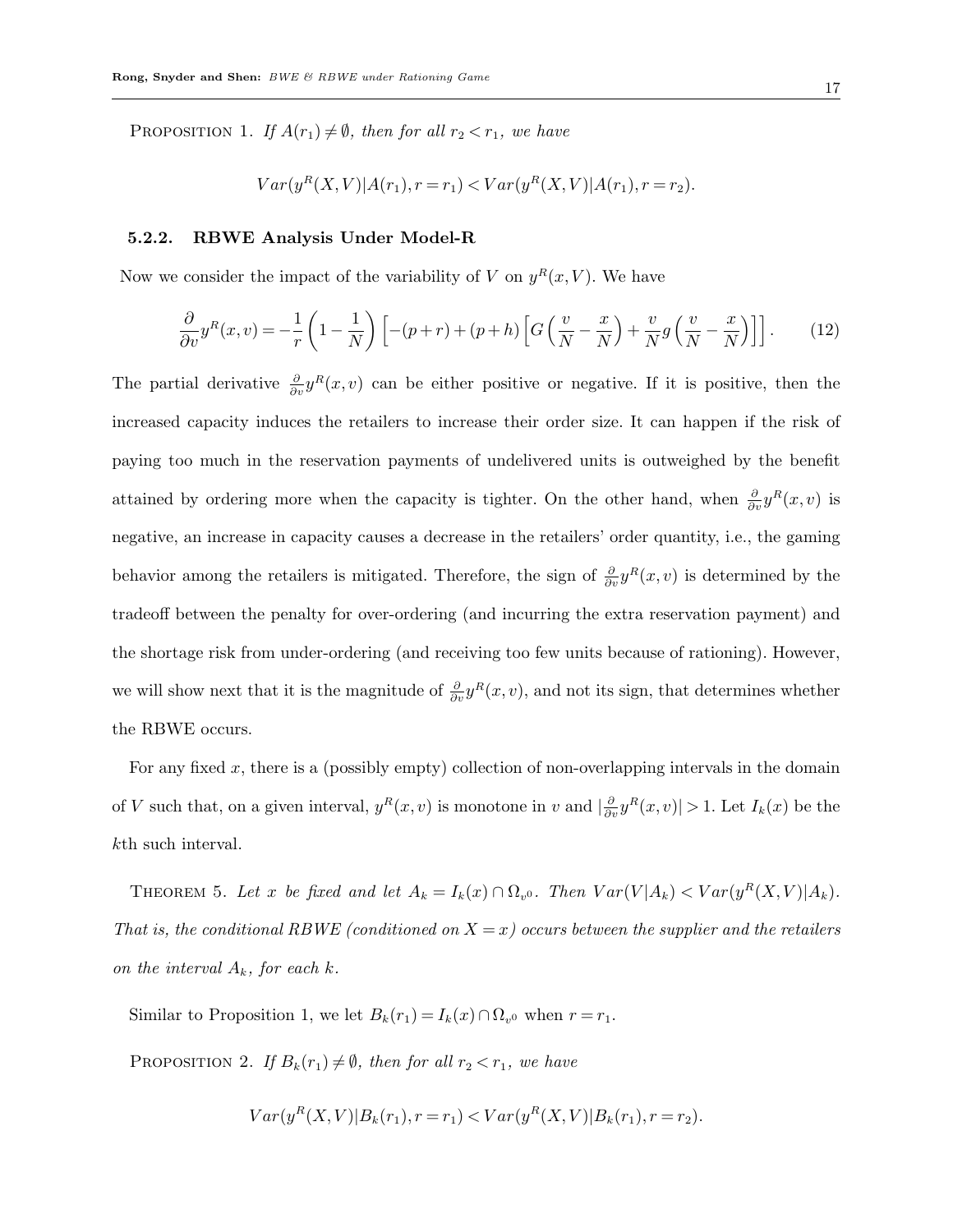Proposition 2 states that a smaller *r* triggers a larger RBWE. This implies that the supplier's preferred choice of reservation payment aggravates the RBWE, just as it does the BWE.

We provide numerical examples to demonstrate the occurrence of the BWE and RBWE in Figure 2. We set  $r = 2$ . We use  $N = 3$ ,  $D_i \sim N(100, 5^2)$ ,  $p = 10$  and  $h = 1$ . In addition, *V* varies from 250 to 300 and *X* varies from *−*12 to 12.



**Figure 2 When the BWE and RBWE Occur Under Model-R**

In Figure 2.a, in the white area, the conditional BWE occurs  $(\frac{\partial}{\partial x}y^R(x,v) > 1)$ , while in the black and gray areas, it does not  $\left(\frac{\partial}{\partial x} y^R(x, v) \leq 1\right)$ . If the mismatch between demand and supply is exceptionally severe, the BWE does not occur since the reservation payment tends to reduce the benefit of over-ordering. Therefore, the retailers' gaming behavior is mitigated.

In Figure 2.b, in the white areas, the conditional RBWE occurs  $(|\frac{\partial}{\partial v}y^R(x,v)| > 1)$ , while in black and gray areas, it does not  $(|\frac{\partial}{\partial v} y^R(x,v)| < 1$ . The two separate white areas represent the two possible signs of  $\frac{\partial}{\partial v} y^R(x, v)$ , as discussed at the start of Section 5.2.2. The retailers needs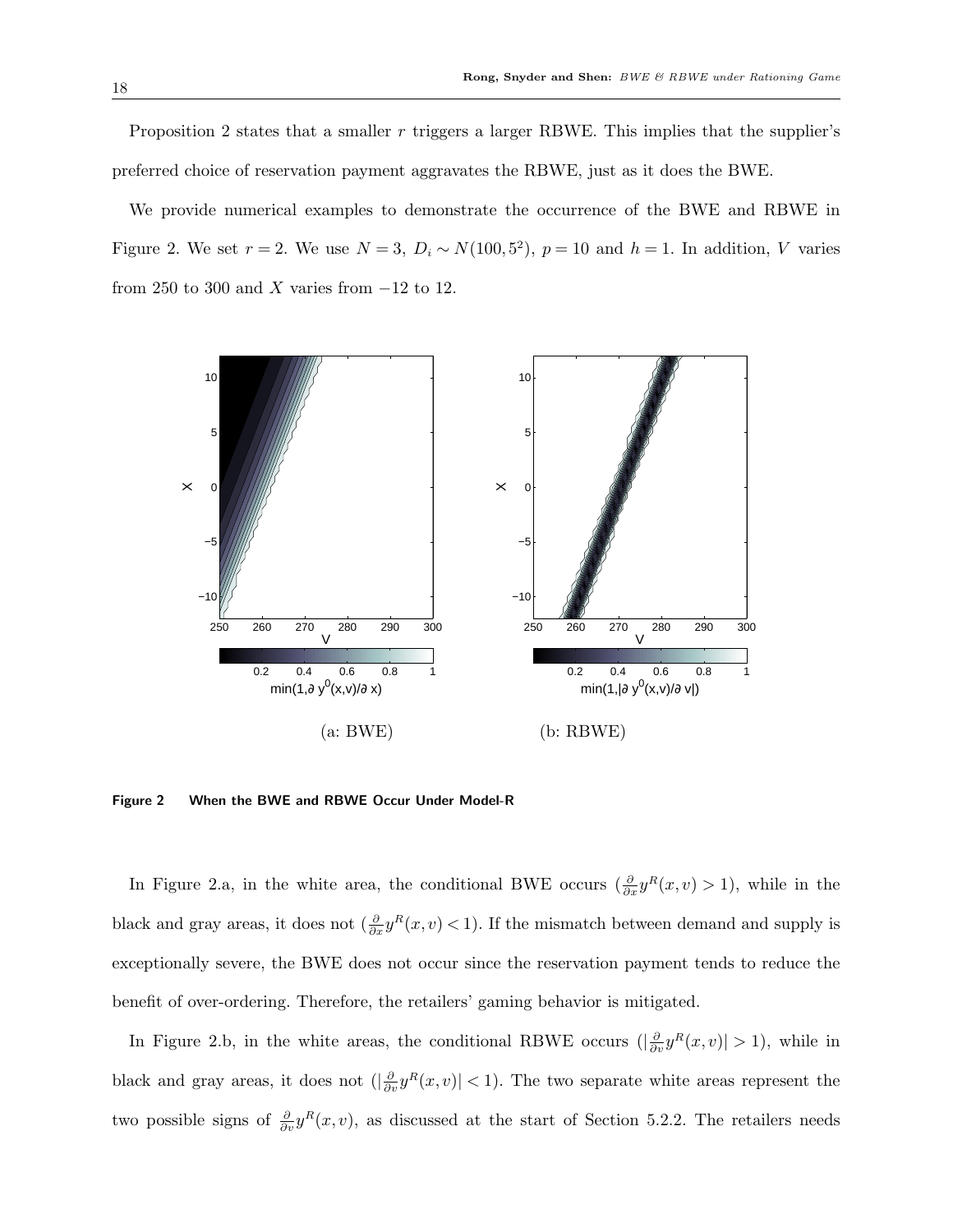to balance between the reservation payment and the competition among the retailers. When the capacity is exceptionally severe, the retailers are more concern about the reservation payment. Therefore, the *decreasing* capacity leads to the lower retailers' order quantity. On the other hand, if the capacity is not tight enough, the retailers' are more concern about the competition among the retailers. Therefore, the *increasing* capacity relieves the competition which leads to the lower retailers' order quantity. When the shortage of capacity is moderate, the two driving forces cancel each other. Therefore, the change of capacity does not trigger even larger change in the retailers' order quantity.

# **6. Impact of Capacity Information Sharing and Capacity Reservation**

In this section, we analyze how capacity information sharing and capacity reservation affect the profits of the retailers, the supplier and the whole supply chain. In addition, we closely examine the relationship between the retailers' order variance and their profit or the supplier's profit.

Under model-L, the profit of retailer *i* under NE is given by

$$
\pi_i^L = E\left[\pi_i^L(z_i^L(X)|\mathbf{z}_{-i}^L(X))\right]
$$
\n(13)

The supplier gains  $\zeta - \vartheta$  for each delivered product. Therefore, the supplier's profit under NE follows

$$
\pi_s^L = (\zeta - \vartheta) E \left[ \min(V, y^L(X)) \right] \tag{14}
$$

And the profit of the whole supply chain under NE follows

$$
\pi^L = \pi_s^L + \sum_i^N \pi_i^L \tag{15}
$$

Similarly, under model-R, the profit of retailer *i*, the supplier and the whole supply chain under NE is respectively given by

$$
\pi_i^R = E\left[\pi_i^R(z_i^R(X, V)|\mathbf{z}_{-i}^R(X, V))\right]
$$
\n(16)

$$
\pi_s^R = (\vartheta - \zeta) E[\min(V, y^R(X, V))] + r E[(y^R(X, V) - V)^+] \tag{17}
$$

$$
\pi^R = \pi_s^R + \sum_{i=1}^N \pi_i^R \tag{18}
$$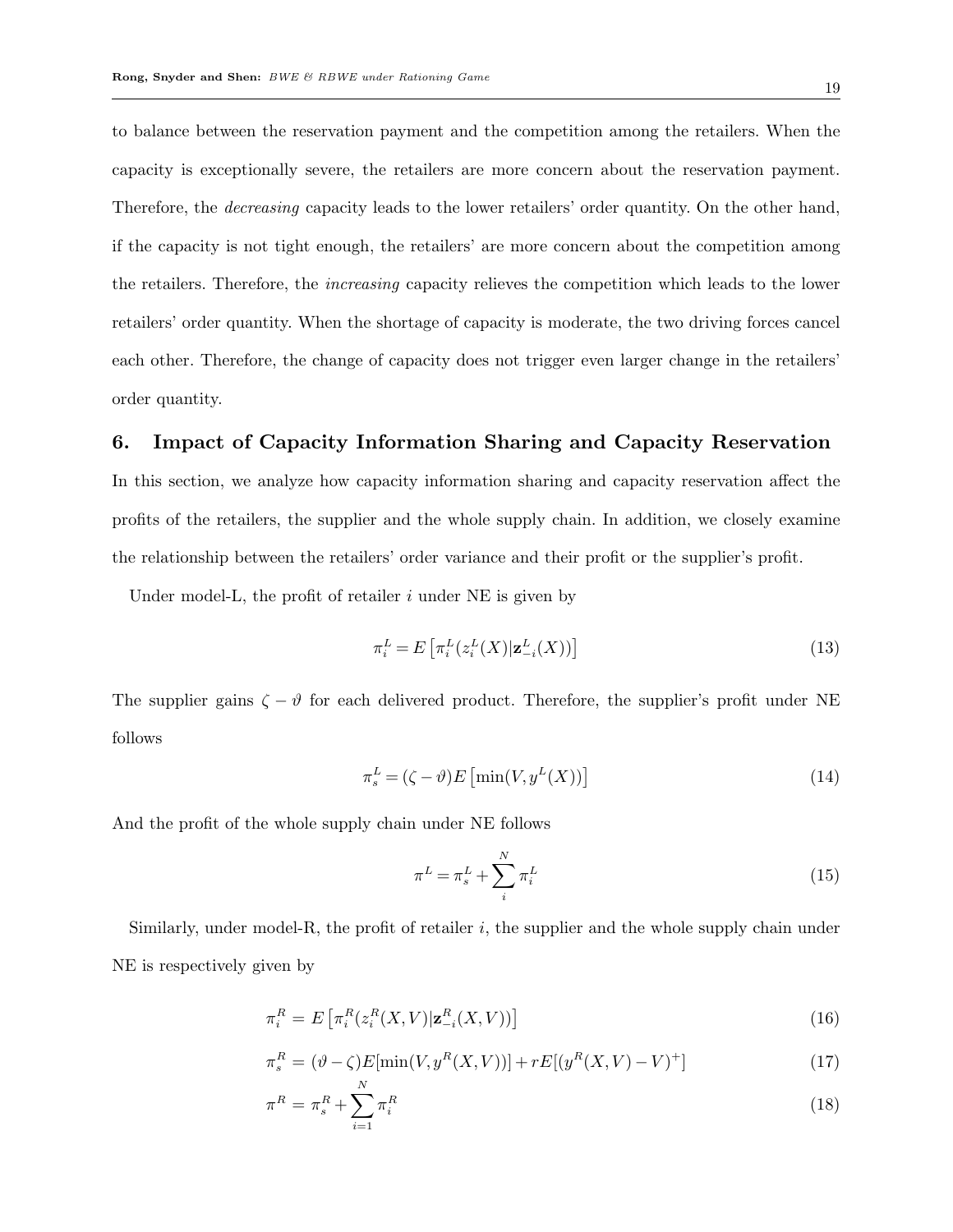In (17), the supplier's profit function under NE contains both the gain of each delivered product and the reservation payment it receives.

Note that all the profit components can be affected by parameters such as the unit product cost, the wholesale price and the unit reservation payment. For the sake of simplicity, we include arguments for these profit components only as necessary.

Then the following proposition categorizes the impact of the magnitude of the reservation payment.

- PROPOSITION 3. For  $r_1 < r_2$ , we have
- 1.  $\pi^R(r_1) = \pi^R(r_2)$ 2.  $\pi_s^R(r_1) \geq \pi_s^R(r_2)$ . 3.  $\pi_i^R(r_1) \leq \pi_i^R(r_2)$ .

Proposition 3.1 reveals that the whole supply chain profit does not change as the value of *r* does. But how the supplier and retailers split the profit differs at varied *r* since the total reservation payment, together with the purchase payment, constituting the transfer payment from the retailers to the supplier, depends on the magnitude of *r* and the degree of over-ordering, which is also a function of *r*. Moreover, Propositions 3.2 and 3.3 indicate that the decrease of *r* is overwhelmed by the increase cost of over-ordering.

Next, we provide the following proposition to examine the benefit of capacity information sharing and capacity reservation.

PROPOSITION 4. *There exists a critical value*  $\vartheta^0$ . *When*  $\vartheta < \vartheta^0$ ,  $\pi^L(\vartheta) \geq \pi^R(\vartheta)$ . *Otherwise*,  $\pi^L(\vartheta) \leq \pi^R(\vartheta)$ 

Proposition 4 shows that capacity information sharing and capacity reservation do not necessarily lead to a higher supply chain profit. In fact, it can reduce the total profit when the marginal profit is sufficiently high for the supplier (i.e. when the production cost is low enough). In such a situation, the over-ordering behavior among the retailers under model-L can actually lessen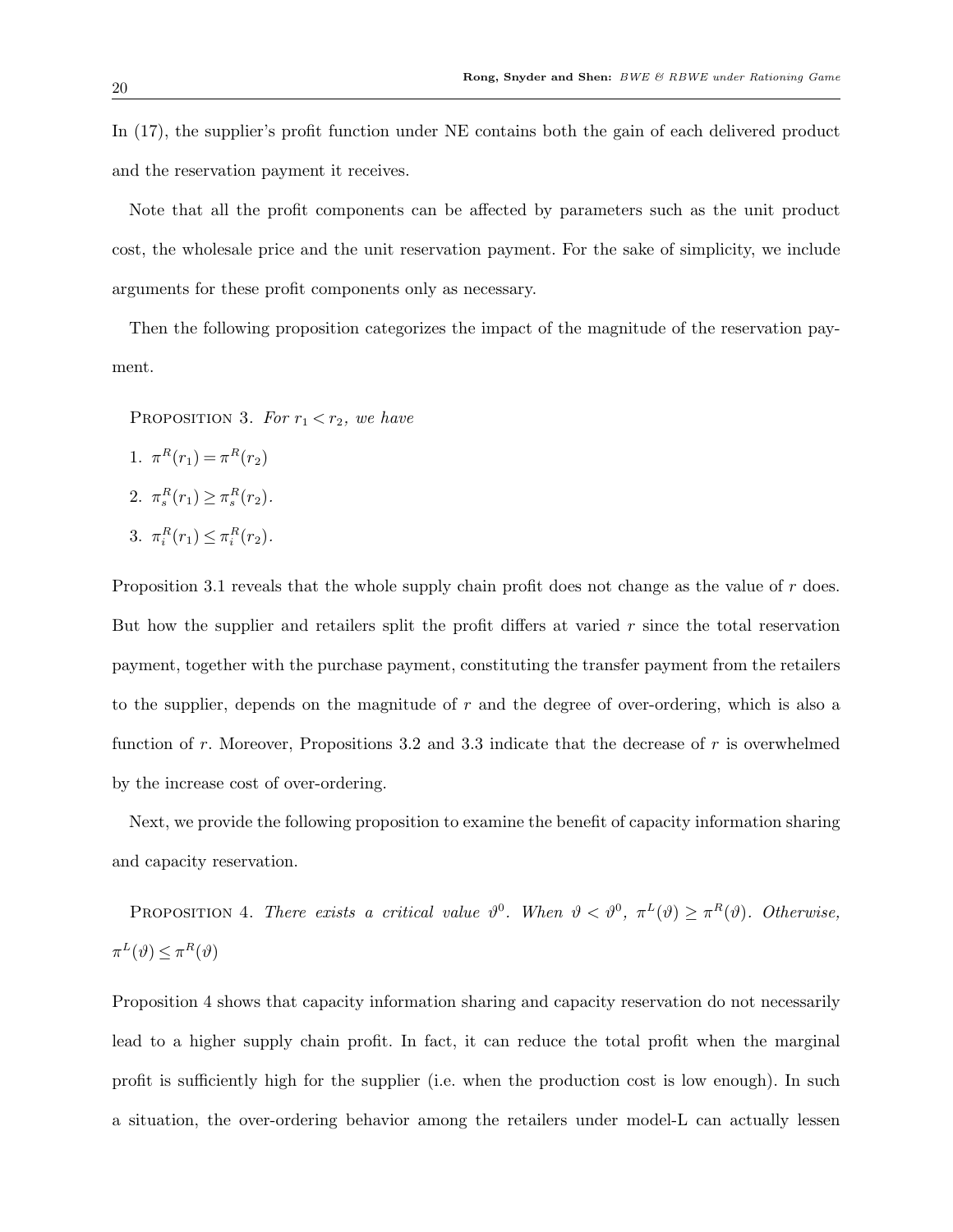the double marginalization since the system-wide optimal order quantity is much larger than the newsvendor order quantity.

Now we investigate the relationship between the retailers' order variability and their profit or the supplier's profit under both model-L and model-R through a simulation test. We assume  $\zeta = 5$ ,  $\vartheta = 4.6, \ \varrho = 10 \text{ and } \kappa = 4.$  We also set  $N = 5, D_i \sim U[10, 50], V \sim U[180, 250]$  and  $X \sim U[-25, 0].$ In Figure 3, we plot the retailers' order standard deviation, the retailers' profit, and the supplier's profit under both models.



**Figure 3 Impacts of Capacity Information Sharing and Reservation Payment**

Figure 3.a shows that the retailers' order variability increases significantly under model-R compared to that under model-L when *r* is small enough. However, the result is reversed when *r* is large. The reason is that in model-R, the retailers adjust their order decision dynamically based on real-time capacity information and demand shift information, and the magnitude of *r* determines how they react to these information. When *r* is small, the retailers overreact to the supply shortage, while they just chase the capacity when r is large. As a result, the order variability decreases when *r* increases under model-R.

One may expect that capacity information sharing will improve the retailers' profit. However, this is not always the case, as shown in Figure 3.b. Excluding the reservation payment, the retailers always obtain no-less-than-newsboy-type profit in model-R since their allocated products never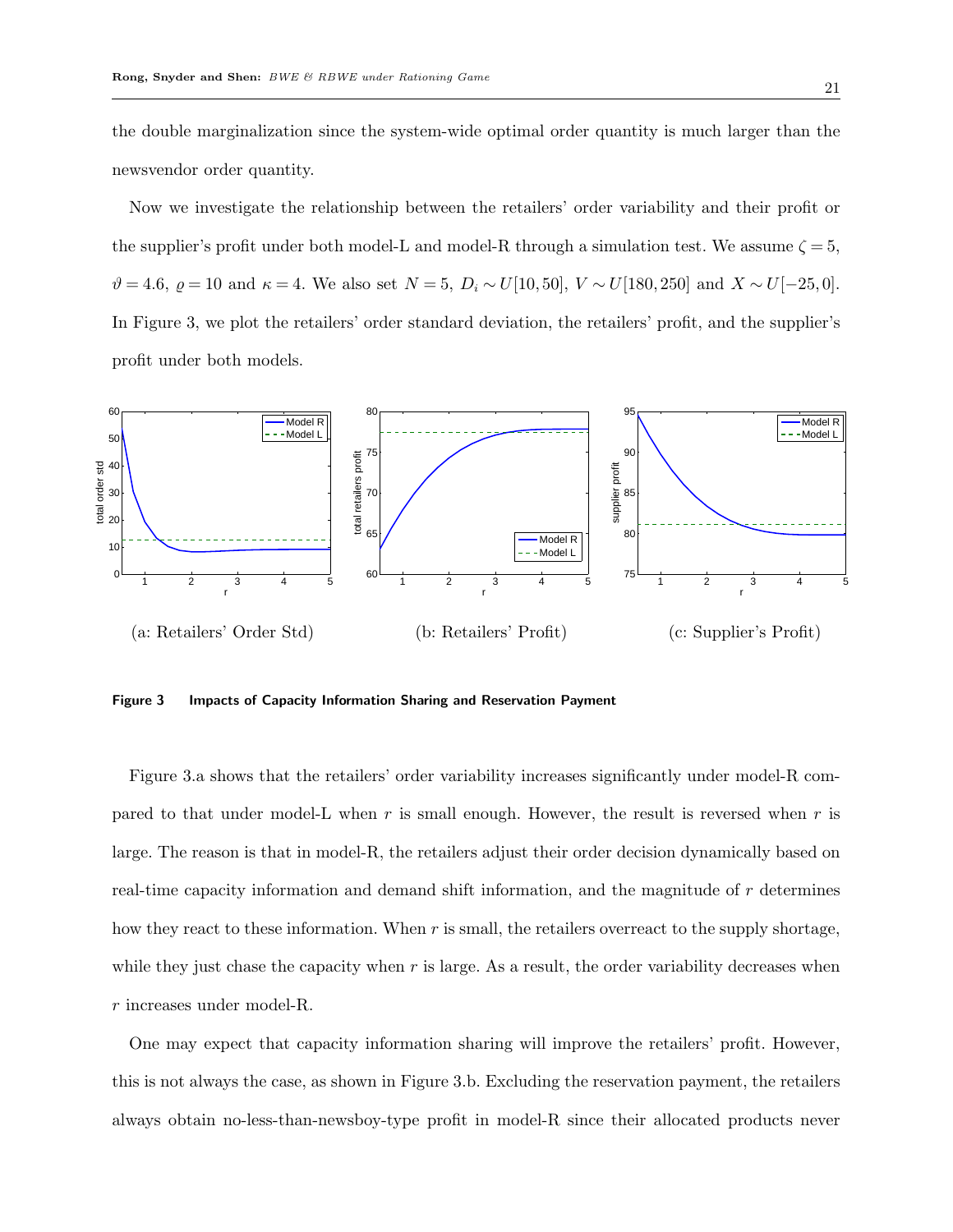exceed  $S_{\frac{x}{N}}$ . However, when *r* is small, the reservation payment that is introduced to compensate the supplier for sharing its capacity information outweighs the newsvendor-type profit gain for the retailers under model-R. In contrast, as shown in Figure 3.c, when *r* is small, the supplier can collect more money from the reservation payment under model-R than the additional sales profit it earns from the retailers' over-ordering under model-L.

Lastly, we examine the three plots collectively and make a few more observations regarding the relationship between the retailer's order variability and their profit. If we confine our attention only to model-R, then the higher the retailers' order variability, the lower profit they gain. But if we allow the system to shift between model-L and model-R, such relationship may break down. For example, when the system shifts from model-L to model-R for  $r \in [2,3]$ , then both the retailers' order variability and profit drop at the same time. In sum, the changing pattern of the order variability can be a good indicator of that of the profit only for the retailers who react to both uncertainties in one particular model. If there is a significant change in the supply chain settings, then the relationship between the retailers' order variability and their profit becomes loose.

# **7. Conclusions**

In this paper, we find that the retailers' order size changes in response to both demand and supply uncertainty. Depending on the settings, the likelihood and severity of the occurrence of the BWE and RBWE vary.

We also document the inability of capacity information sharing to reduce the [R]BWE. Moreover, capacity information sharing may also hurts the retailers as well as the whole supply chain. However, the supplier is willing to disclose its capacity information in order to collect an additional reservation payment from the retailers for sufficiently small unit reservation payment.

When both the BWE and RBWE happen, the whole supply chain exhibits an "umbrella pattern." But this does not necessarily occur in every supply chain. It does in ours because the supply and demand variances are exogenous, whereas the retailers' decisions are endogenous. In other words, the retailers react to both the supply and demand processes, but the upstream echelon does not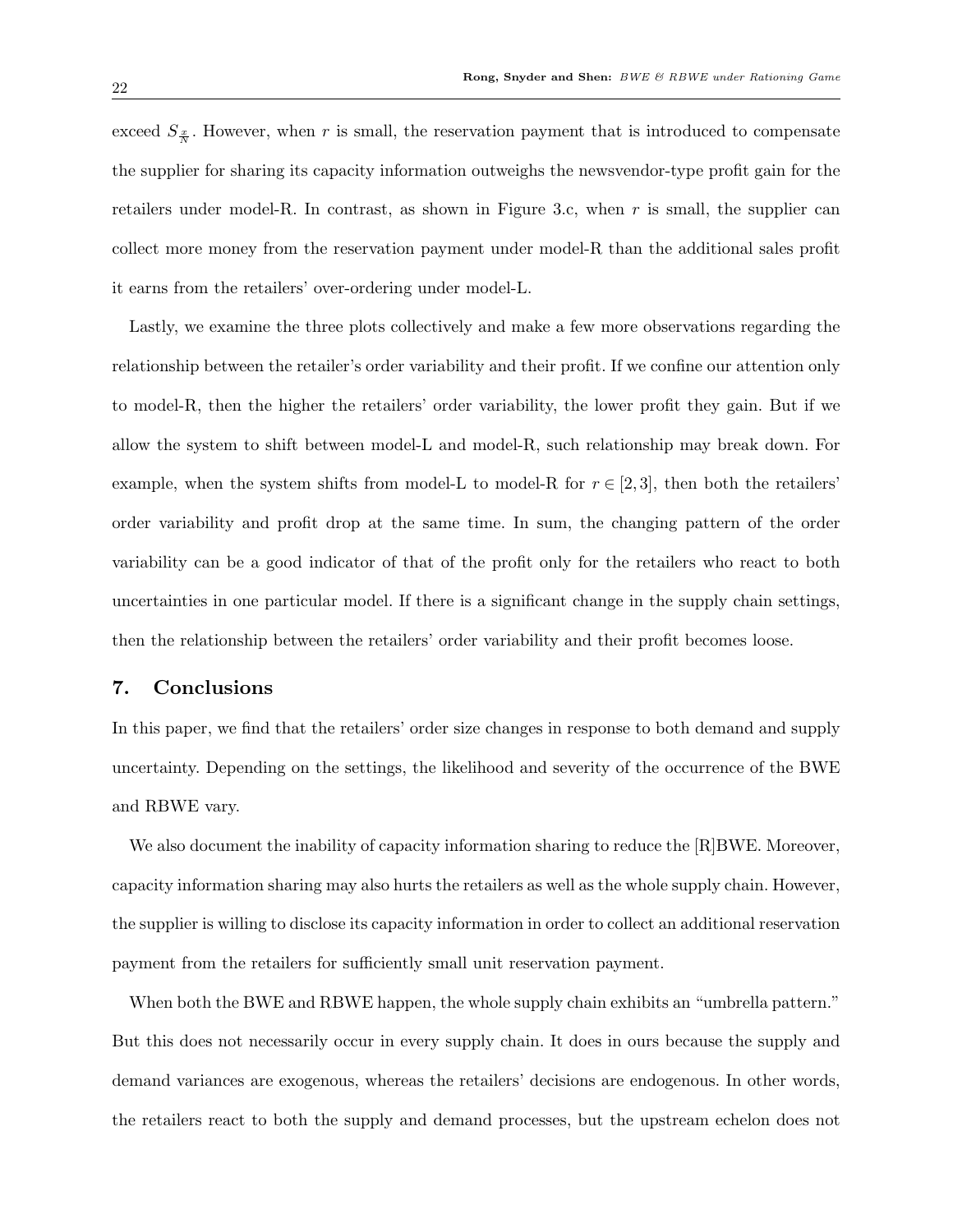react to the demand uncertainty created by the retailers, nor does the downstream end react to the supply uncertainty created by the retailers. If, instead, we assumed that the customers, too, game the system as a reaction to supply shortages, then the RBWE would occur between the retailers and the customers. Similarly, if the supplier could control its capacity in response to the retailers' order variability, then the BWE would occur between the supplier and the retailers.

Put another way, in a system with random capacity and demand shifts, the BWE originates from downstream and the RBWE originates from upstream, and both effects propagate through the supply chain until they reach a stage that does not react to the uncertainty that created it.

# **Technical Appendix**

In this appendix, we drop the subscript  $\frac{x}{N}$  and superscript *L* and *R* to simplify the notation whenever it causes no confusion.

## **Lemma 1**

Part 1:

WLOG, we prove this part for  $g'(u) > 1$  for all  $u \in \Omega_U$ .

First, we show that it holds for the discrete distribution with finite mass points. Then we use the Riemann sum to extend this result to the continuous distribution.

Let  $u_k$ ,  $k = 1,...K$  be the mass points in  $\Omega_U$ . Let  $h(u_k)$  be the pmf at  $u_k$ . Then

$$
var(g(U)) = E[g^{2}(U)] - E[g(U)]^{2}
$$
  
= 
$$
\sum_{k=1}^{K} g^{2}(u_{k})h(u_{k}) - \left[\sum_{k=1}^{K} g(u_{k})h(u_{k})\right]^{2}
$$
  
= 
$$
g^{2}(u_{1})h(u_{1}) + g^{2}(u_{2})h(u_{2}) + \dots + g^{2}(u_{K})h(u_{K})
$$
  

$$
- [g(u_{1})h(u_{1}) + g(u_{2})h(u_{2}) + \dots + g(u_{K})h(u_{K})]^{2}
$$
  
= 
$$
g^{2}(u_{1})h(u_{1})(1 - h(u_{1})) + \dots + g^{2}(u_{K})h(u_{K})(1 - h(u_{K}))
$$
  

$$
-2 \sum_{k < j} g(u_{k})g(u_{j})h(u_{k})h(u_{j})
$$
  
= 
$$
\sum_{k \neq j} g^{2}(u_{k})h(u_{k})h(u_{j}) - 2 \sum_{k < j} g(u_{k})g(u_{j})h(u_{k})h(u_{j})
$$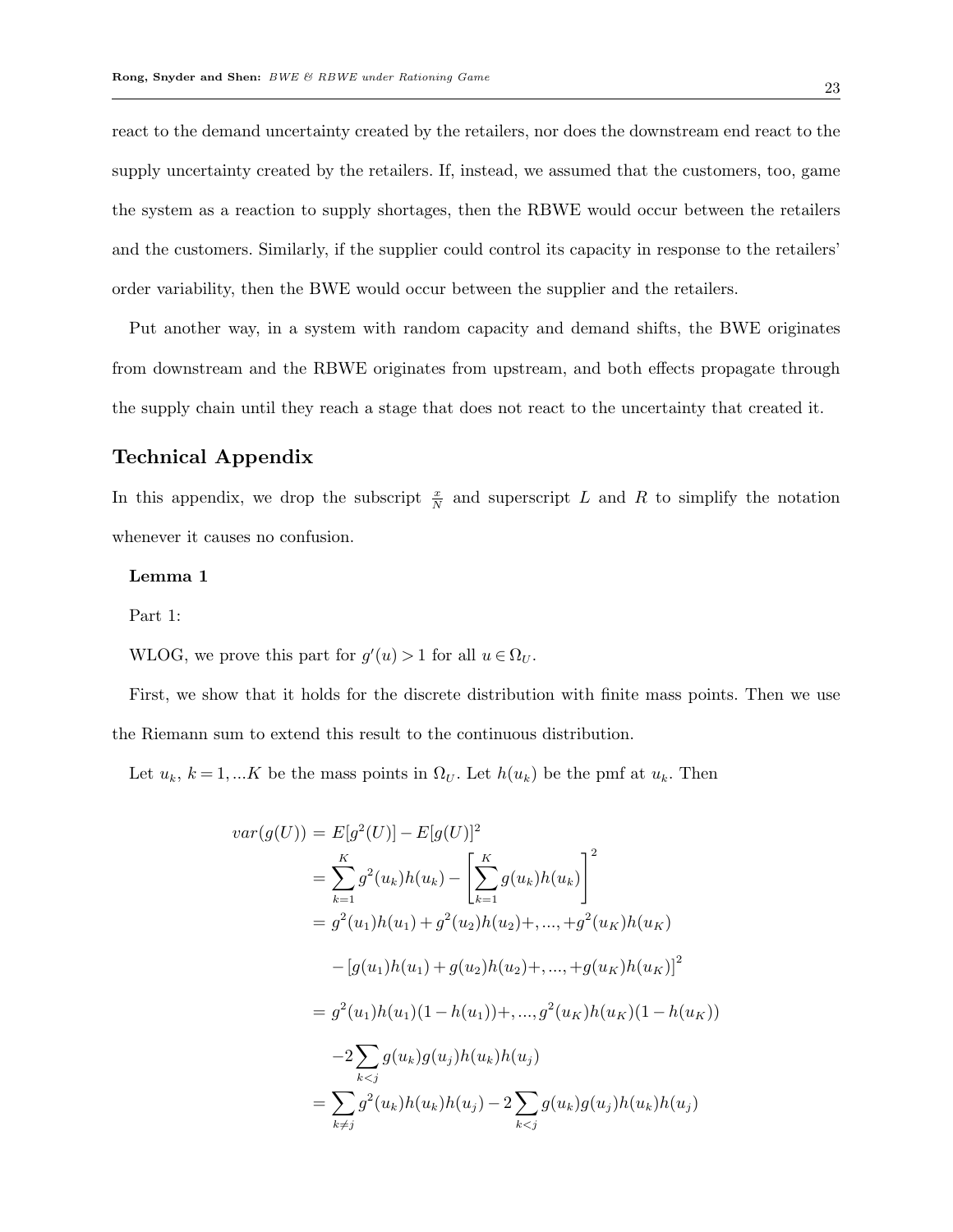$$
= \sum_{k < j} (g(u_k) - g(u_j))^2 h(u_k) h(u_j)
$$
\n
$$
> \sum_{k < j} (u_k - u_j)^2 h(u_k) h(u_j)
$$
\n
$$
= var(U)
$$

The inequality is due to  $f'(u) > 1$ . Thus  $|g(u_k) - g(u_j)| > |u_k - u_j|$  for  $u_k \neq u_j$ .

Then let *U* be a continuous variable and  $H(u)$  be its cdf. We define a sequence of new random variables  $U_n$  which have the mass points  $u_n(i) := a + \frac{b-a}{n}i$ , for  $i = 1,...n$ , with pmf  $h_n(u_n(i)) =$  $H\left(a+\frac{b-a}{n}i\right)-H\left(a+\frac{b-a}{n}(i-1)\right)$ . Since  $E[\cdot]$  is continuous and g is bounded, by the Riemann sum, we have

$$
\lim_{n \to \infty} var(U_n) = var(U)
$$
  

$$
\lim_{n \to \infty} var(g(U_n)) = var(g(U))
$$

Since we have  $var(U_n) < var(g(U_n))$ , we only need to show that  $var(U)$  is strictly less than  $var(g(U)).$ 

Because  $\lim_{n\to\infty} var(U_n) = var(U)$ ,  $\exists N$  s.t.  $\forall n > N$ ,  $var(U_n) > \frac{var(U)}{2} > 0$ . Moreover,  $g'(u) > 1$ implies that  $\forall \varepsilon, \exists e > 1$  such that the set  $\{u \in [a, b] : g'(u) < e\}$  has Lebesgue measure less than  $\varepsilon$ . Then  $\forall u, v \in [a, b], |g(u) - g(v)| > e|u - v| - (e - 1)\varepsilon$ , which helps to establish the following inequality.

$$
var(g(U_n))
$$
  
=  $\sum_{k < j} (g(u_n(k)) - g(u_n(j)))^2 h_n(u_n(k)) h_n(u_n(j))$   
>  $e^2 \sum_{k < j} (u_n(k) - u_n(j))^2 h_n(u_n(k)) h_n(u_n(j))$   
- $2e(e-1)\varepsilon \sum_{k < j} |u_n(k) - u_n(j)| h_n(u_n(k)) h_n(u_n(j))$   
>  $e^2 var(U_n) - 2e(e-1)(b-a)\varepsilon$ 

The last inequality holds since  $|u_n(k) - u_n(j)| < b - a$ .

Then, we have

$$
var(g(U_n)) - var(U_n)
$$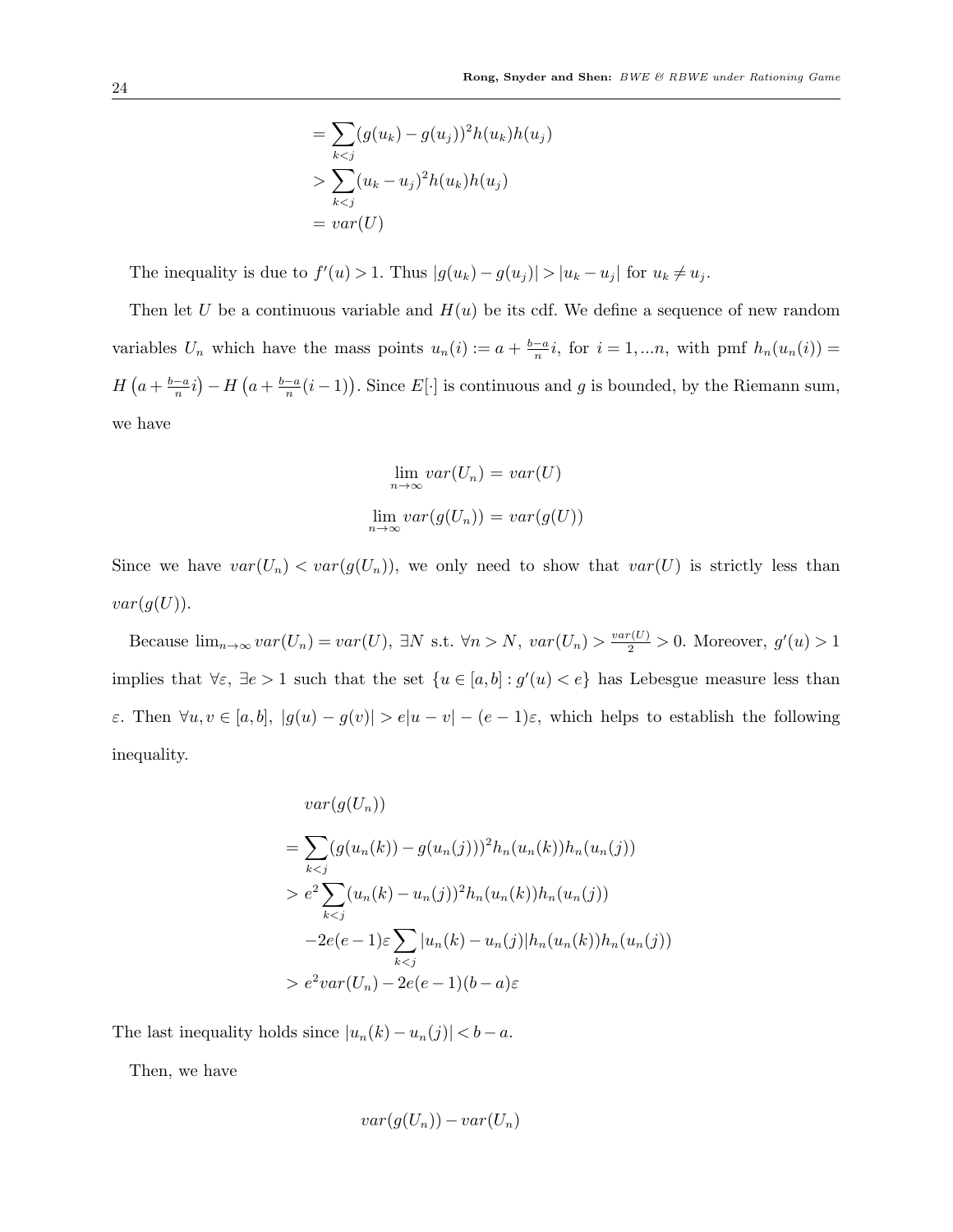$$
> (e2 - 1)var(Un) - 2e(e - 1)(b - a)\varepsilon
$$
\n
$$
> (e2 - 1)(\frac{var(U)}{2} - 2(b - a)\varepsilon)
$$

By choosing  $\varepsilon = \frac{var(U)}{8(h-a)}$  $\frac{var(U)}{8(b-a)}$ , we get

$$
var(g(U_n)) - var(U_n) > \frac{e^2 - 1}{4}var(U) > 0.
$$

This implies that  $var(g(U_n)) - var(U_n)$  is bounded below by a strictly positive number, if  $n \geq N$ . Then we have  $var(U) < var(g(U))$ .

# Part 2:

Let  $y = g(u)$ . We want to show that  $[f(g^{-1}(y))]$  > 1. Applying the result of part 1, we get  $var([f(g^{-1}(Y))]) > var(Y)$ , which implies  $var[f(U)] > var[g(U)]$ . Since

$$
[f(g^{-1}(y))]' = \frac{f'(g^{-1}(y))}{g'(g^{-1}(y))} > 1,
$$

the proof is complete.  $\Box$ 

#### **Theorem 2**

It follows directly from Lemma 1.  $\square$ 

#### **Lemma 2**

We use contradiction to prove this lemma. Suppose that  $\sum_i z_i^R = \tau \langle v$ . Then let  $j = \arg \min_i z_i^R$ . Observe that  $z_j^R < \frac{v}{N}$  $\frac{v}{N}$ . If retailer *j* orders  $\hat{z}_j = \min(z_j^R + v - \tau, \frac{v}{N})$ , its allocation is equal to  $\hat{z}_j$  since  $\tau - z_j^R + \hat{z}_j \leq v$ . Observe that  $z_j^R < \hat{z}_j < S$ . Therefore, retailer j's cost by ordering  $\hat{z}_j$  is strictly lower than that by ordering  $z_j^R$  because the newsboy cost function is strictly convex. This contradicts the fact that  $\{z_i^R\}_{i=1}^N$  is a NE. Therefore,  $\sum_i z_i^R \geq v$ .  $\Box$ 

#### **Theorem 3**

The NE of maximizing the newsvendor profit is equivalent to the NE of minimizing the newsvendor cost. Based on (7), the newsvendor cost function follows

$$
C_i^R(z_i|\mathbf{z}_{-i}) = p \int_{\frac{v}{y}z_i}^{\infty} \left(d - \frac{v}{y}z_i\right) dG_{\frac{x}{N}}(d) + h \int_0^{\frac{v}{y}z_i} \left(\frac{v}{y}z_i - d\right) dG_{\frac{x}{N}}(d) + r\left(z_i - \frac{v}{y}z_i\right). \tag{19}
$$

Before we prove Theorem 3, we need the following lemma.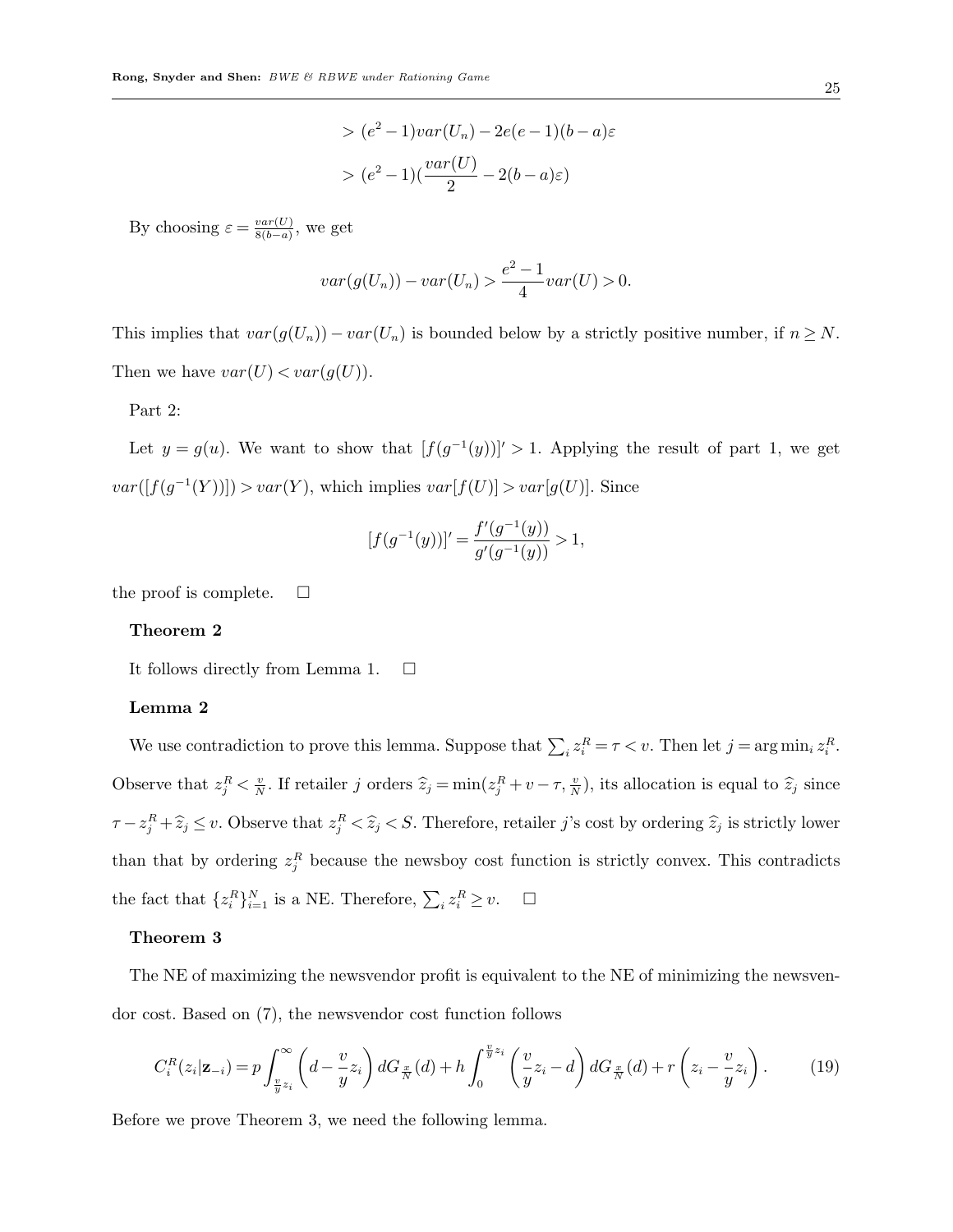LEMMA 3. *Suppose that*  $v \leq NS_{\frac{x}{N}}$ . *Then* 

- 1. *When*  $\sum_{i} z_i \geq v$ , *∂*  $\frac{\partial}{\partial z_i} C_i^R(z_i | z_{-i}) = v$  $(1)$  $\frac{1}{y} - \frac{z_i}{y^2}$  $\left(\frac{z_i}{y^2}\right)\left[ -(p+r)+(p+h)G_{\frac{x}{N}}\right]$  $\sqrt{v}$  $\left[\frac{v}{y}z_i\right)\right] + r;$  (20)
- 2.  $C_i^R(z_i|z_{-i})$  *is strictly pseudoconvex;*

3. there is a unique  $z_i^*(z_{-i})$  such that either (a)  $\frac{\partial}{\partial z_i}C_i^R(z_i^*, z_{-i}) = 0$  or (b)  $z_i^* = 0$  and *∂*  $\frac{\partial}{\partial z_i} C_i^R(z_i^*, z_{-i}) > 0.$ 

# *Proof of Lemma 3*

It is straightforward to obtain Part 1 by taking the derivative of (19).

#### Part 2:

It is easy to see that  $C_i^R(z_i|\mathbf{z}_{-i})$  is strictly pseudoconvex if  $\frac{\partial}{\partial z_i}C_i^R(z_i|\mathbf{z}_{-i})$  is monotone and has no saddle points.

Then suppose that there exists  $\hat{z}_i$  satisfying  $\frac{\partial}{\partial z_i} C_i^R(z_i | \mathbf{z}_{-i})|_{z_i = \hat{z}_i} = 0$ . In order to show that  $C_i^R(z_i|\mathbf{z}_{-i})$  is strictly pseudoconvex, we need to show 1) if  $z_i > \hat{z}_i$ ,  $\frac{\partial}{\partial z_i}$  $\frac{\partial}{\partial z_i} C_i^R(z_i | \mathbf{z}_{-i}) > 0, 2)$  if  $z_i < \hat{z}_i$ , *∂*  $\frac{\partial}{\partial z_i} C_i^R(z_i | \mathbf{z}_{-i}) < 0$ . This implies that  $\hat{z}_i$  is unique.

Let  $\hat{y} = \hat{z}_i + \sum_{i} z_{-i}$ . Observe that  $\frac{1}{y} - \frac{z_i}{y^2} \ge 0$  since  $z_i \le y$ . Then  $\frac{\partial}{\partial z_i} C_i(z_i | \mathbf{z}_{-i})|_{z_i = \hat{z}_i} = 0$  implies  $-(p+r)+(p+h)G(\frac{v}{\hat{v}})$  $y^2\hat{\overline{x}}_i$  < 0. As *G*(*d*) is strictly increasing, when  $z_i > \hat{z}_i$ ,

$$
-(p+r)+(p+h)G\left(\frac{v}{y}z_i\right) > -(p+r)+(p+h)G\left(\frac{v}{\hat{y}}\hat{z}_i\right)
$$

There are two cases. First,  $-(p+r)+(p+h)G\left(\frac{v}{n}\right)$ *y*<sub>*z*</sub><sup>*j*</sup>  $\geq$  0; then  $\frac{\partial}{\partial z_i}C_i(z_i|z_{-i}) > 0$ . Second,

$$
0 > -(p+r)+(p+h)G\left(\frac{v}{y}z_i\right) > -(p+r)+(p+h)G\left(\frac{v}{\hat{y}}\hat{z}_i\right).
$$

Since  $\frac{1}{y} - \frac{z_i}{y^2}$  is a decreasing function in  $z_i$ ,  $0 < \frac{1}{y} - \frac{z_i}{y^2} < \frac{1}{\hat{y}} - \frac{\hat{z}_i}{\hat{y}^2}$ . Thus we have

$$
v\left(\frac{1}{y} - \frac{z_i}{y^2}\right) \left[ -(p+r) + (p+h)G\left(\frac{v}{y}z_i\right) \right] + r
$$
  
> 
$$
v\left(\frac{1}{\hat{y}} - \frac{\hat{z}_i}{\hat{y}^2}\right) \left[ -(p+r) + (p+h)G\left(\frac{v}{\hat{y}}\hat{z}_i\right) \right] + r
$$
  
= 0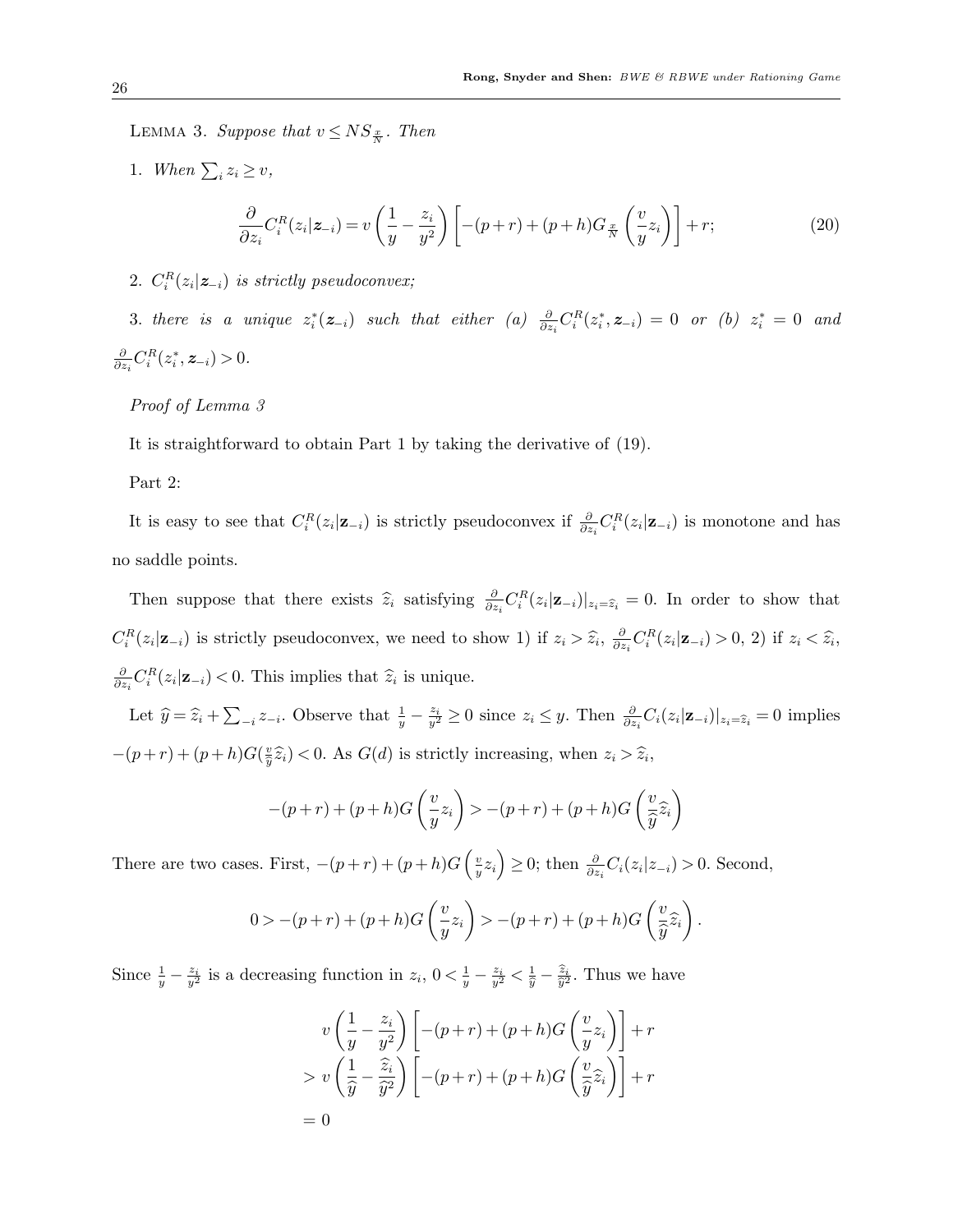Similarly, we can prove that if  $z_i < \hat{z}_i$ ,  $\frac{\partial}{\partial z}$  $\frac{\partial}{\partial z_i} C_i^R(z_i | \mathbf{z}_{-i})$  < 0. Therefore, we have part 2.

Part 3:

Set  $z_i$  high enough so that  $\frac{v}{y}z_i > S$ . By (20),

$$
\frac{\partial}{\partial z_i} C_i^R(z_i|z_{-i}) > -v\left(\frac{1}{y} - \frac{z_i}{y^2}\right)r + r > 0.
$$

The first inequality is due to the fact that  $G(\frac{v}{v})$  $\frac{v}{y}z_i$ ) >  $\frac{p}{p+1}$  $\frac{p}{p+h}$  for  $\frac{v}{y}z_i > S$ . The last inequality is due to the fact that  $v \leq y$ . Then we can get part 3 directly from part 2 since eventually  $\frac{\partial}{\partial z_i} C_i(z_i|z_{-i})$  will have positive values.  $\square$ 

# *Proof of Theorem 3*

If  $v < v^0(x)$ , then  $\frac{\partial}{\partial z_i} C_i(z_i, z_{-i})|_{z_i = z^0, z_{-i} = z^0} = 0$  for  $z^0 = \frac{v}{r}$  $\frac{v}{r}\left(1-\frac{1}{N}\right)$  $\frac{1}{N}$ )  $[p + r - (p + h)G(\frac{x}{N})]$  $\left(\frac{x}{N}\right)$ . Therefore,  $z_i^R = z^0$  is a NE due to the pseudoconvexity of  $C_i(z_i|z_{-i})$ .

If  $v \ge v^0(x)$ , then  $\frac{\partial}{\partial z_i} C_i(z_i, z_{-i})|_{z_i = \frac{v}{N}, z_{-i} = \frac{v}{N}} \ge 0$ .  $z^R = \frac{x}{N}$  $\frac{x}{N}$  is a NE since no retailer will order higher than  $\frac{v}{N}$  and  $y^R \ge v$  by Lemma 2.

The uniqueness of  $y^R$  relies on the condition that  $\frac{\partial}{\partial z_i}C_i(z_i, z_{-i})|_{z_i=z_{-i}}$  is strictly increasing in y.  $\Box$ 

## **Corollary 1**

It directly comes from Theorem 3.  $\Box$ 

#### **Theorem 4**

It directly comes from Lemma 1 and the definition of  $\gamma^0(v)$  and  $\gamma^1(v)$ .  $\Box$ 

# **Proposition 1**

When  $r_2 < r_1$ , we have  $\frac{v}{r_2}$ 1  $\frac{1}{N}(1 - \frac{1}{N})$  $\frac{1}{N}$ )(*p* + *h*)*g*( $\frac{v}{N}$  –  $\frac{x}{N}$  $\frac{x}{N}$ ) >  $\frac{v}{r_1}$ *r*1 1  $\frac{1}{N}(1-\frac{1}{N})$  $\frac{1}{N}$ )(*p* + *h*)*g*( $\frac{v}{N}$  –  $\frac{x}{N}$  $\frac{x}{N}$  > 0. Applying part 2 of Lemma 1, we get the result directly.  $\Box$ 

### **Theorem 5**

It directly comes from Lemma 1 and definition of  $I_k(x)$ .  $\Box$ 

#### **Proposition 2**

If for any  $(x, v) \in B_k(r_1)$ ,

$$
1 < -\frac{1}{r_1} \left( 1 - \frac{1}{N} \right) \left[ -(p + r_1) + (p + h) \left[ G \left( \frac{v^1}{N} - \frac{x}{N} \right) + \frac{v^1}{N} g \left( \frac{v^1}{N} - \frac{x}{N} \right) \right] \right]
$$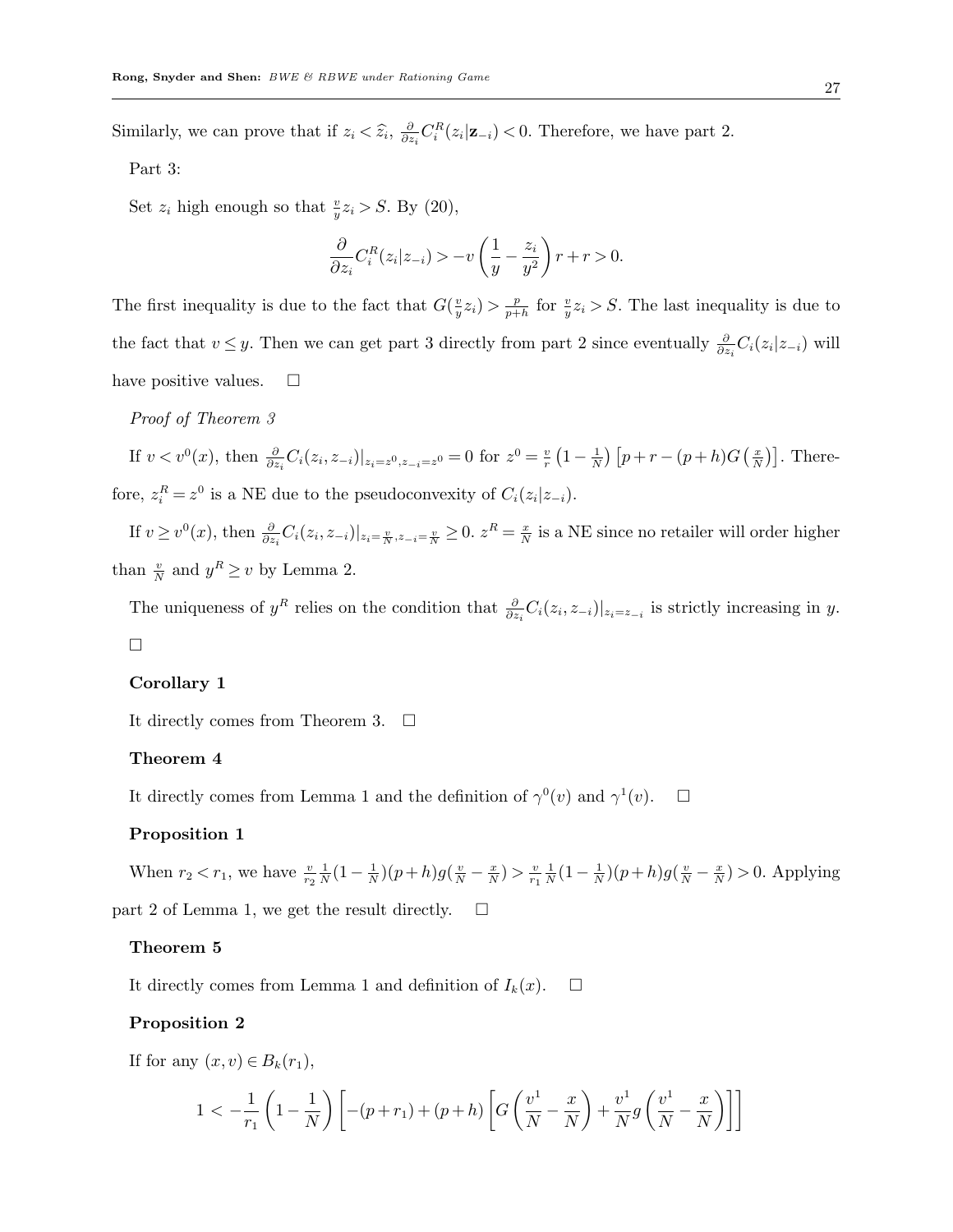$$
= (1 - \frac{1}{N}) - \frac{1}{r_1}(1 - \frac{1}{N}) \left[ -p + (p+h) \left[ G\left(\frac{v^1}{N} - \frac{x}{N}\right) + \frac{v^1}{N} g\left(\frac{v^1}{N} - \frac{x}{N}\right) \right] \right],
$$
  
then 
$$
\left[ -p + (p+h) \left[ G\left(\frac{v^1}{N} - \frac{x}{N}\right) + \frac{v^1}{N} g\left(\frac{v^1}{N} - \frac{x}{N}\right) \right] \right] < 0.
$$
 Then
$$
(1 - \frac{1}{N}) - \frac{1}{r_2}(1 - \frac{1}{N}) \left[ -r_2 + (p+h) \left[ G\left(\frac{v^1}{N} - \frac{x}{N}\right) + \frac{v^1}{N} g\left(\frac{v^1}{N} - \frac{x}{N}\right) \right] \right]
$$

$$
> (1 - \frac{1}{N}) - \frac{1}{r_1}(1 - \frac{1}{N}) \left[ -r_1 + (p+h) \left[ G\left(\frac{v^1}{N} - \frac{x}{N}\right) + \frac{v^1}{N} g\left(\frac{v^1}{N} - \frac{x}{N}\right) \right] \right]
$$

$$
> 0
$$

Applying part 2 of Lemma 1, we get the result. It is similar to the case where

$$
-\frac{1}{r_1}(1-\frac{1}{N})\left[ -(p+r_1)+(p+h)\left[ G\left(\frac{v^1}{N}-\frac{x}{N}\right)+\frac{v^1}{N}g\left(\frac{v^1}{N}-\frac{x}{N}\right) \right] \right] < -1
$$

 $\Box$ 

# **Proposition 3**

Part 1:

When  $v \geq S_{\frac{x}{N}}$ ,  $y^R(x, v) = S_{\frac{x}{N}}$ . When  $v \leq S_{\frac{x}{N}}$ ,  $y^R(x, v) \geq v$ . Since  $E[\min(V, y^R(X, V))]$  $E[S_{\frac{x}{N}}|V \geq S_{\frac{x}{N}}]Pr(V \geq S_{\frac{x}{N}}) + E[V|V \leq S_{\frac{x}{N}}]Pr(V \leq S_{\frac{x}{N}})$ , the first part of (17) is independent on the choice of *r*. Moreover, the allocation to the retailers under NE are independent on the reservation payment and the reservation payment is the internal transfer payment between the retailers and supplier. Thus, we have Part 1.

#### Part 2:

Since the first part in  $(17)$  is independent on the choice of  $r$ , we only need to show that  $r_1(y^R(x, v|r_1) - v)^+ \ge r_2(y^R(x, v|r_2) - v)^+$ . For  $v \ge S_{\frac{x}{N}}$ ,  $(y^R(x, v|r) - v)^+ = 0$  for all r. Therefore, we only need to consider  $v \leq S_{\frac{x}{N}}$ . Since  $r(y^R(r) - v)^+ = \left[-\frac{v}{N}\right]$  $\frac{v}{N}r + v(1 - \frac{1}{N})$  $\frac{1}{N}$ )  $[p-(p+h)G_{\frac{x}{N}}( \frac{v}{N})]$  $\left[\frac{v}{N}\right)\right]$ <sup>+</sup> is a decreasing function in *r*, we have shown Proposition 3.

Part 3:

Part 1 and 2 result in Part 3 directly.  $\Box$ 

# **Proposition 4**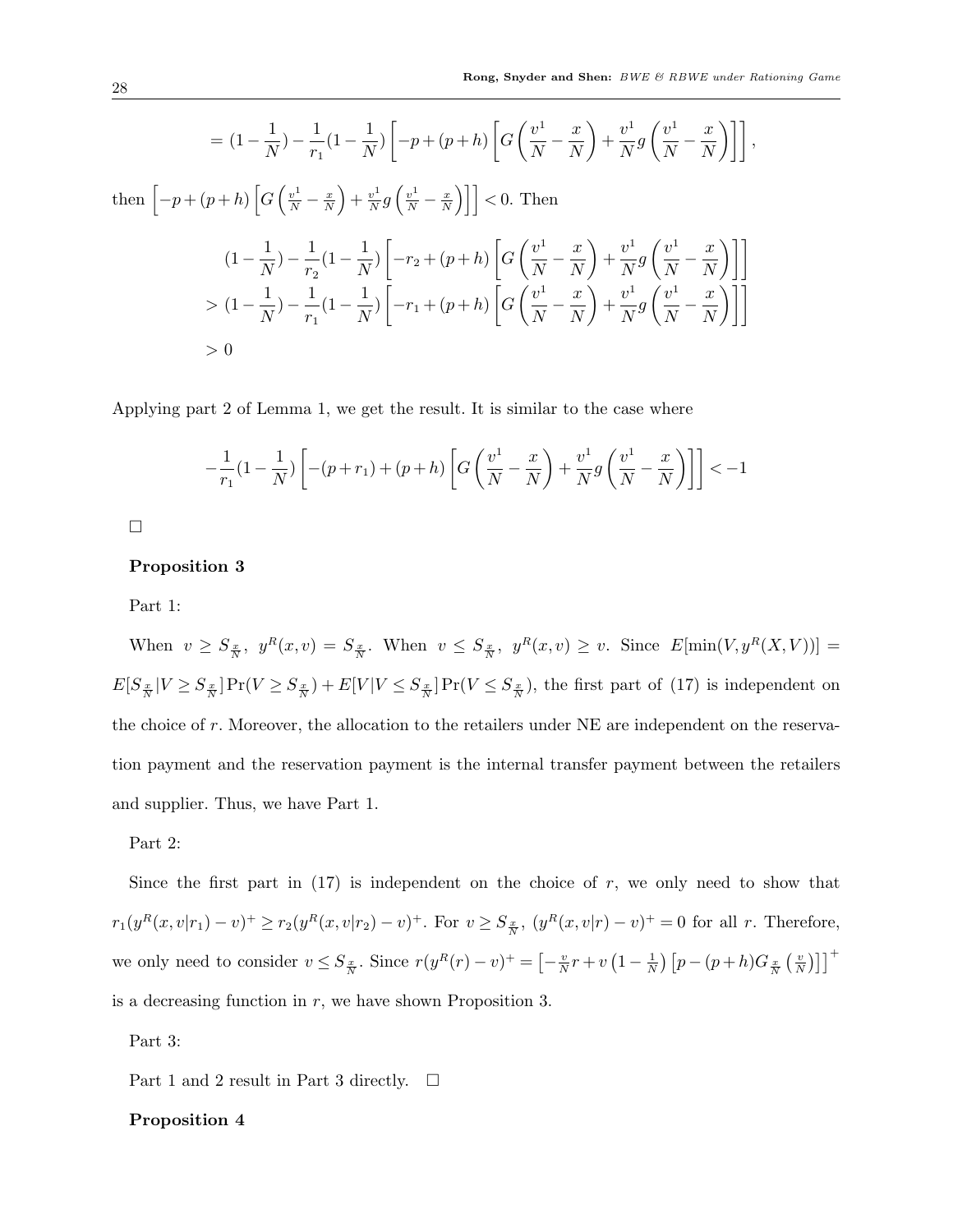Define a newsvendor cost function

$$
c(O) = p \int_O^{\infty} (d-O) dG_{\frac{x}{N}}(d) + h \int_O^O (O-d) dG_{\frac{x}{N}}(d).
$$

Under model-R, the retailer's allocation is  $\min(V/N, S_{\frac{x}{N}})$  based on Theorem 3. On the other hand, the retailers' allocation is  $\min(V/N, y^L)$ . Therefore we have,

$$
\pi^{L} - \pi^{R} = \left( \zeta - \vartheta \right) \left( E[\min(V, y^{L}(X)) - E[\min(V, NS + X)] \right)
$$

$$
-NE\left[ \left( c(\min(V/N, y^{L}(X))) - \min(V/N, S + X/N) \right) \right].
$$

Since  $y^n < y^L$  by Theorem 1, then  $E[\min(V, y^L) - E[\min(V, y^n)] > 0$ .

Base on the fact that  $S_{\frac{x}{N}}$  is the minimizer of the allocation to the newsvendor cost function, that the newsvendor cost function is a convex function, and that  $F(\cdot)$  and  $G_{x/N}(\cdot)$  are strictly increasing in their domain, we have  $E\left[\left(c(\min(V/N, y^L(X))\right) - \min(V/N, S + X/N))\right]\right] > 0$ . Moreover, Theorem 1 leads to  $z^L(x) > S + x/N$ . Thus, we have Proposition 4.  $\square$ 

# **References**

- AppleInsider. Apple offering upfront cash payments to secure components, block out competitors. 2011. URL http://www.appleinsider.com/articles/11/04/07/apple\_offering\_upfront\_cash\_ payments\_to\_secure\_components\_block\_out\_competitors.html#.
- V. Babich, A. Burnetas, and P. Ritchken. Competition and diversification effects in supply chains with supplier default risk. *Manufacturing and Service Operations Management*, 9(2):123–146, 2007.
- M. P. Baganha and M. A. Cohen. The stabilizing effect of inventory in supply chains. *Operations Research*, 46(3S):72–83, 1998.
- G. P. Cachon and M. A. Lariviere. Capacity allocation using past sales: When to turn-and-earn. *Management Science*, 45(5):685–703, May 1999a.
- G. P. Cachon and M. A. Lariviere. Capacity choice and allocation: Strategic behavior and supply chain performance. *Management Science*, 45(8):1091–1108, August 1999b.
- G. P. Cachon and M. A. Lariviere. An equilibrium analysis of linear, proportional and uniform allocation of scarce capacity. *IIE Transactions*, 31:835–849, 1999c.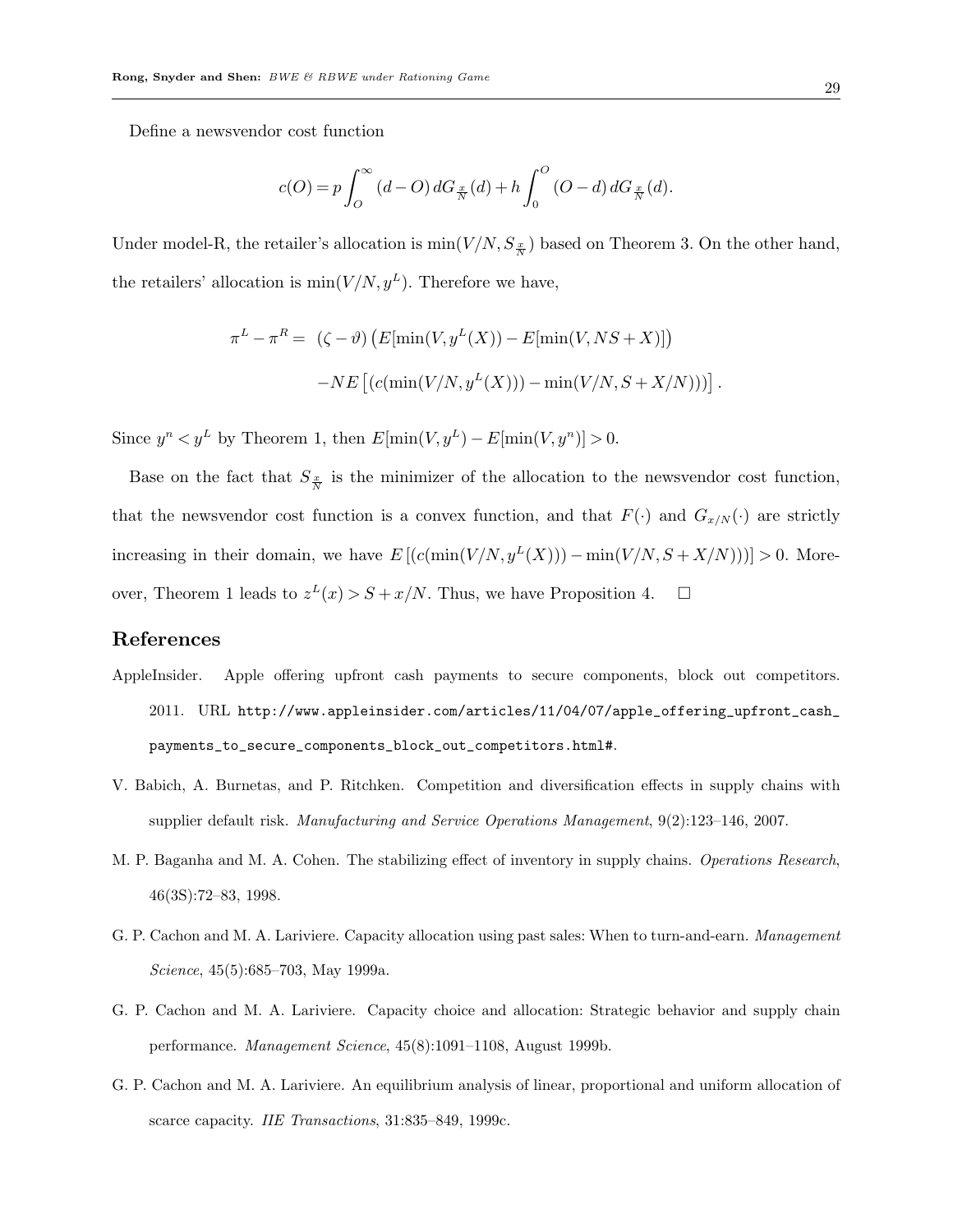- G. P. Cachon, T. Randall, and G. M. Schmidt. In search of the bullwhip effect. *Manufacturing & Service Operations Management*, 9(4):457–479, 2007.
- J. Carbone. Evaluation programs determine top suppliers. *Purchasing*, November, 1999.
- F. Chen. *Handbooks in Operations Research and Management Science, Vol. 11. Supply Chain Management: Design, Coordination, and Operation*, chapter Information sharing and supply chain coordination. Elsevier Science, Amsterdam, The Netherlands, 2003.
- F. Chen, Z. Drezner, J. K. Ryan, and D. Simchi-Levi. Quantifying the bullwhip effect in a simple supply chain: The impact of forecasting, lead times, and information. *Management Science*, 46(3):436–443, 2000.
- F. Chen and B. Yu. Quantifying the value of leadtime information in a single-location inventory system. *Manufacturing & Service Operations Management*, 7(2):144–151, 2005.
- L. Chen and H. L. Lee. Rediscover the bullwhip effect: On the measurement and interpretation with aggregate data. Working Paper, Fuqua School of Business, Duke University, 2009.
- Q. Feng. Integrating dynamic pricing and replenishment decisions under supply capacity uncertainty. *Management Science*, 56(12):2154–2172, 2010.
- J. W. Forrester. Industrial dynamics: A major breakthrough for decision makers. *Harvard Business Review*, 36:37–66, 1958.
- S. Geary, S. M. Disney, and D. R. Towill. On bullwhip in supply chains—historical review, present practice and expected future impact. *International Journal of Production Economics*, 101(1):2–18, 2006.
- A. Jain and K. Moinzadeh. A supply chain model with reverse information exchange. *Manufacturing & Service Operations Management*, 7(4):360–378, 2005.
- H. L. Lee, V. Padmanabhan, and S. Whang. Information distortion in a supply chain: The bullwhip effect. *Management Science*, 43(4):546–558, 1997.
- H. L. Lee, V. Padmanabhan, and S. Whang. Comments on "information distortion in a supply chain: The bullwhip effect". *Management Science*, 50(12):1887–1893, 2004.
- Z. Li and L. Gao. The effects of sharing upstream information on product rollover. *Production and Operations Management*, 17(5):522–531, 2008.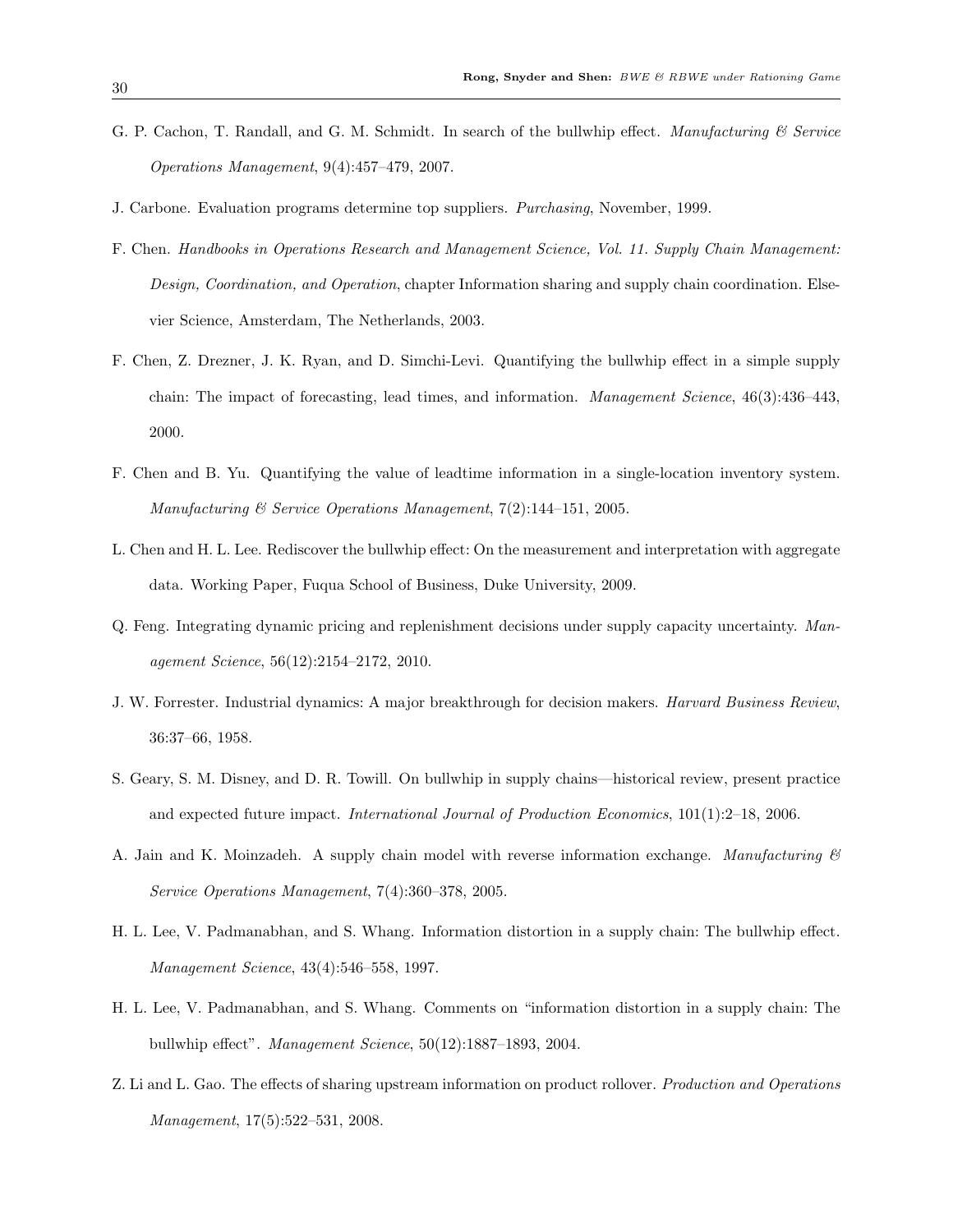- L. X. Lu and M. A. Lariviere. Capacity allocation over a long horizon: The return on turn-and-earn. *Manufacturing & Service Operations Management*, Forthcoming, 2011.
- M. Parlar and D. Perry. Inventory models of future supply uncertainty with single and multiple suppliers. *Naval Research Logistics*, 43:191–210, 1996.
- Y. Rong. *Studying the Impact of Supply Uncertainty on Multi-Echelon Supply Chains*. PhD thesis, Lehigh University, Bethlehem, PA, 2008.
- Y. Rong, Z.-J. M. Shen, and L. Snyder. The impact of ordering behavior on order-quantity variability: A study of forward and reverse bullwhip effects. *Flexible Services and Manufacturing Journal*, 20(1): 95–124, 2009.
- Y. Rong, Z.-J. M. Shen, and L. Snyder. Pricing during disruptions: A cause of the reverse bullwhip effect. Working paper, Lehigh University, Bethlehem, PA, 2011.
- A. Schmitt, L. Snyder, and Z.-J. M. Shen. Centralization versus decentralization: Risk pooling, risk diversification, and supply uncertainty in a one-warehouse multiple-retailer system. Working Paper, P.C. Rossin College of Engineering and Applied Sciences, Lehigh University, Bethlehem, PA, 2008.
- Y. Sheffi. *The Resilient Enterprise: Overcoming Vulnerability for Competitive Advantage*. The MIT Press, 2005.
- L. V. Snyder and Z.-J. M. Shen. Supply and demand uncertainty in multi-echelon supply chains. Technical report, Lehigh University, 2006.
- J. D. Sterman. Modeling managerial behavior: Misperceptions of feedback in a dynamic decision making experiment. *Management Science*, 35(3):321–339, 1989.
- W. J. Storck. Chemical earnings growth slows: Hurricanes and high costs dampen third-quarter results for most u.s. firms. *Chemical & Engineering News*, 83(47):38–40, 2005.
- J. M. Swaminathan and G. J. Shanthikumar. Supplier diversification: effect of discrete demand. *Operations Research Letters*, 24(5):213–221, 1999.
- C. Tang. Perspectives in supply chain risk management. *International Journal of Production Economics*, 103(2):451–488, 2006.
- B. Tomlin. On the value of mitigation and contingency strategies for managing supply chain disruption risks. *Management Science*, 52(5):639–657, 2006.